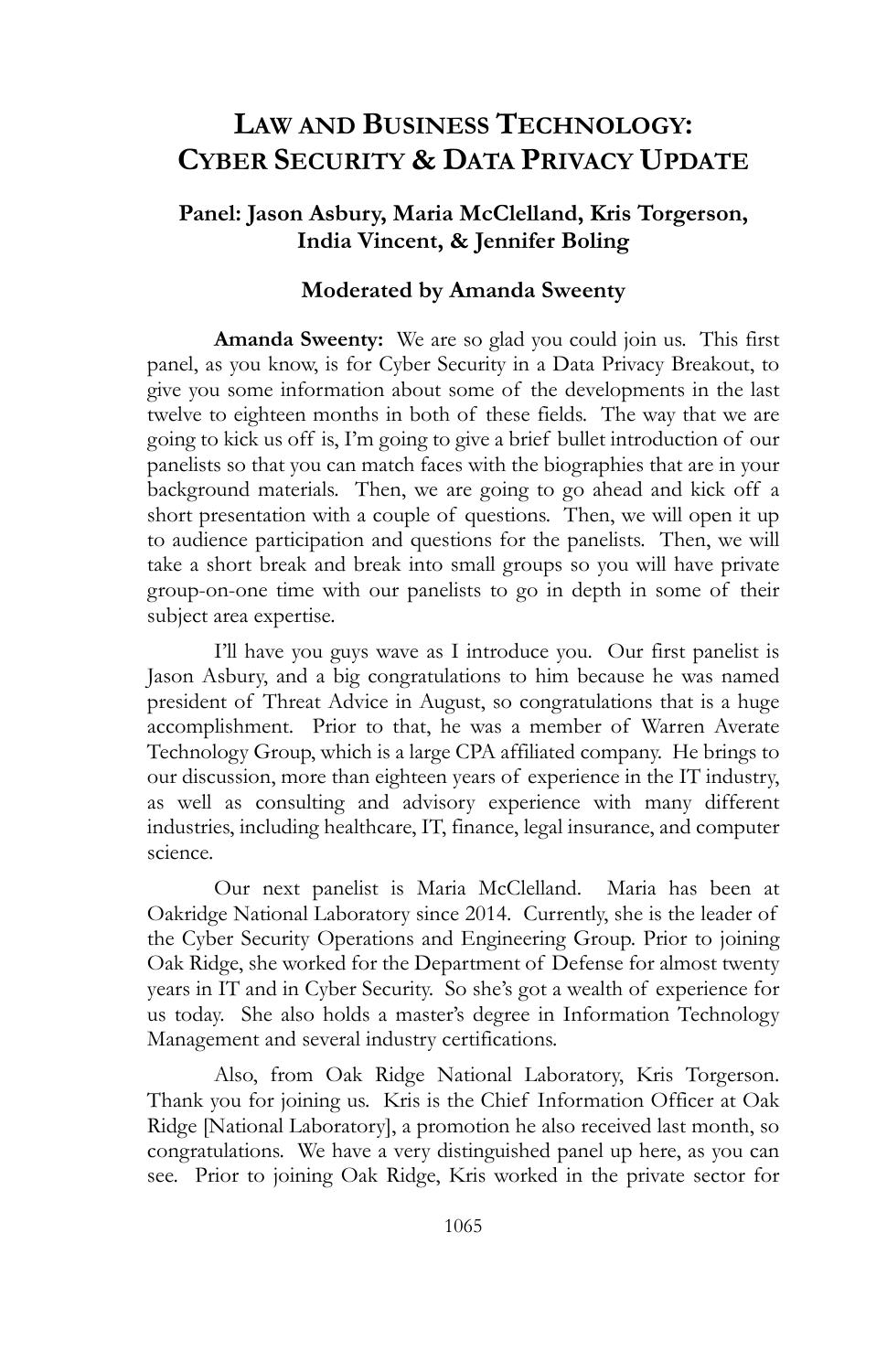twenty-five years with a very impressive range of experience that expands several different industries including: retail, manufacturing, banking, healthcare and multi-national distribution systems. Kris holds a degree in Computer Information Systems, as well as an MBA from Idaho State. Welcome.

India Vincent. India is a partner and a Chief Privacy Officer for Burr Forman, one of our sponsors today, where she chairs the firm's Intellectual Property and Cybersecurity Practice Group and actively participates in the firm's Corporate Transactions Group and the Blockchain, Cryptocurrency and Electronic Transaction Focus Team. She also brings a wealth of experience to our panel. Prior to law school, she worked as an engineer for Michelin. She earned her law school degree from Cumberland School of Law at Sanford, a Master of Integrated Manufacturing Systems Engineering from North Carolina State and a bachelor's in Electrical Computer Engineering from Clemson. So she is used to wearing orange [laughter].

Our last panelist, but certainly not least, is Ms. Jennifer Bowling. Jennifer is the Southeast Area Director, Cyber Liability Insurance, and Risk Management with Arthur Gallagher Corporation where she specializes in management and professional liability insurance with a concentration in cyber liability, directors and officers liability, employment practices liability and errors and omissions liability. Prior to joining Gallagher, she worked in the software industry and she earned her BA in Business Administrations from Mercer.

So, that should help you match up the faces you have in front of you with the bio[graphies]s you have in your organization. We will take a short break after we get through the bulk of the questions that I've prepared for them and that they have graciously provided to me, and then we will be able to break into small groups.

For the panel, the first question I have for you, as it relates to cybersecurity is, "what do each of you see is the greatest, unrecognized threat an organization or a business faces today?" What I'd like to do is kick off with our areas of expertise. So Jason, then Kris, then Maria, then India and Jennifer.

**Jason Asbury:** Good morning everybody. I definitely think the greatest threat is the lack of knowledge for a lot of end users. So it's the educational aspects. I've been in the business for a long time, as we said earlier. I've seen a lot of different scenarios unfold and I can tell you that 100% of the time a breach has occurred, it is because an end user has made a mistake. It's clear to me that the weakest link is definitely the end user and that's why we need to be so diligent in educating the end user.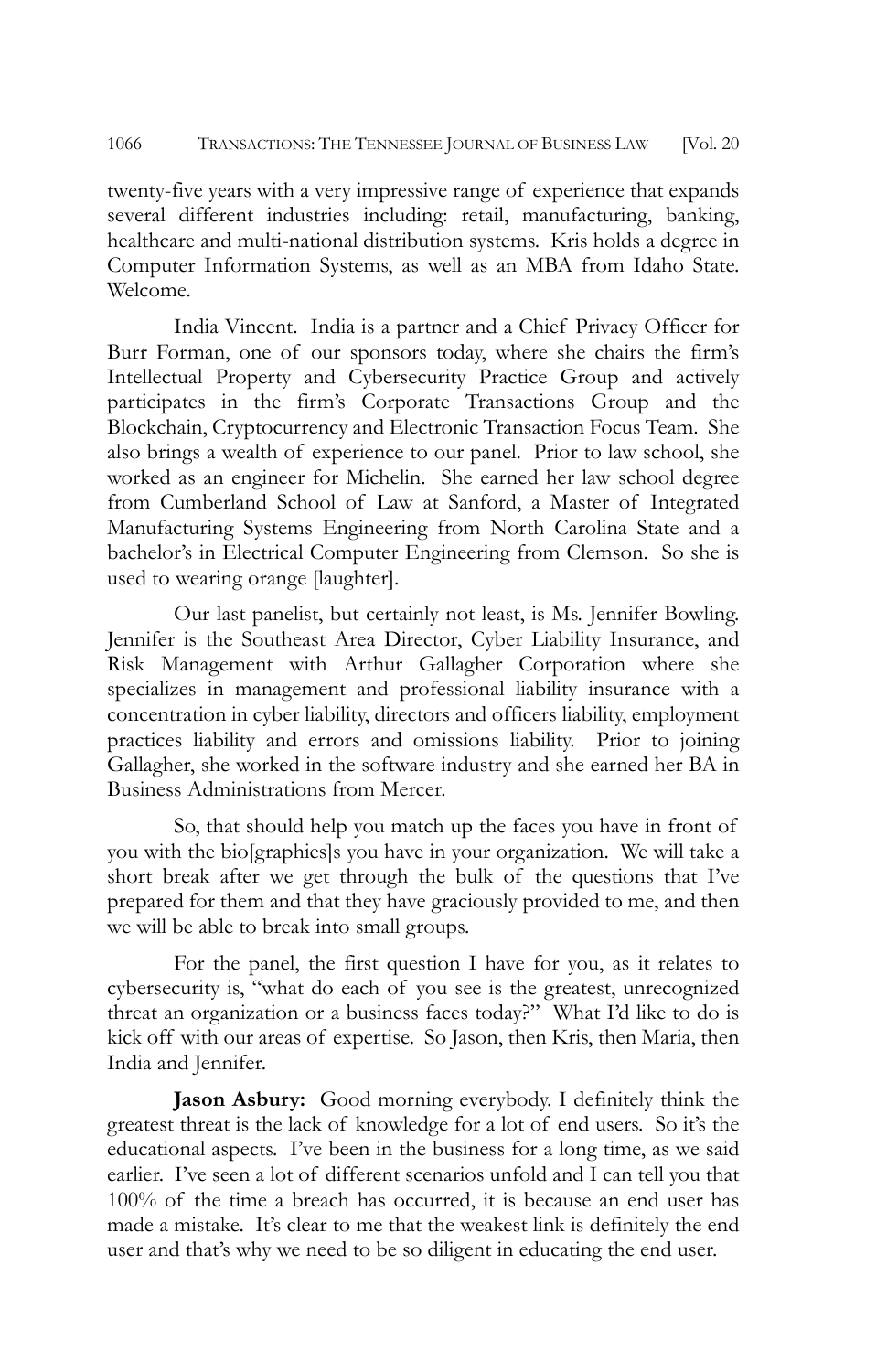**Kris Torgerson:** Since he took my answer, I'll go to the next threat. I think one of the big things to be aware of, or sensitive to, is the "not me" attitude. When we look at corporate leadership, when we look at the investment decisions that are being made, the idea is that it's going to be the guy down the street. It will never be me. HR always shows up with a better risk. Every time we risk proof something, every time we make a small investment, the next person who is hired, the next contractor that is employed, the next person that is brought in the house is going to click on something they shouldn't click on. The idea that it's not going to be me is making people poorly invest because the investment of two years ago is not enough because the threat actors are maturing far faster than we are from a competent standpoint.

**Maria McClelland:** So now that they've both stolen my answers, (laughter) the one thing that I would add to that is technology of convenience. That to me is one of those areas that we don't really recognize. Everyone likes convenience, you have eighty-nine apps on your phone because they are easy. I was talking with Kris this morning about this. I was curious so I looked it up. The average iPhone user opens and utilizes nine apps per day and approximately thirty [apps] per month. That's nine areas for the attackers to get to you every day, thirty per month. So convenience is great for our daily lives, but it increases the platform for the attack. Those are the things that I—I really try to disable any kind of permissions. I have a smartphone, but it's really dumb because I'm paranoid. Another area is the simplicity of weaponization of code. Like ransomware is a service now, malware is a service. You don't even have to be a programmer to really utilize the weapons at your disposal. They really are weapons of mass destruction. You can take down major organizations with a couple of clicks. Those are the things that I see as not necessarily easily recognizable.

**India Vincent:** I think my answer is consistent with the others but maybe from a slightly different perspective and I would say it's time and money. We all know the users are causing a lot of the breaches we are seeing or are at least at fault in some way. We know where the technology challenges are coming from, but the organizations have got to decide where to put the time and money behind it to be able to take the steps they want to. A few years ago, it was good enough to be able to say, we made some effort, we looked at it, but with all the new regulations from the state level, all being different, that's not always good enough anymore. People don't like to put those resources behind it. It takes a good gut check to invest in that direction.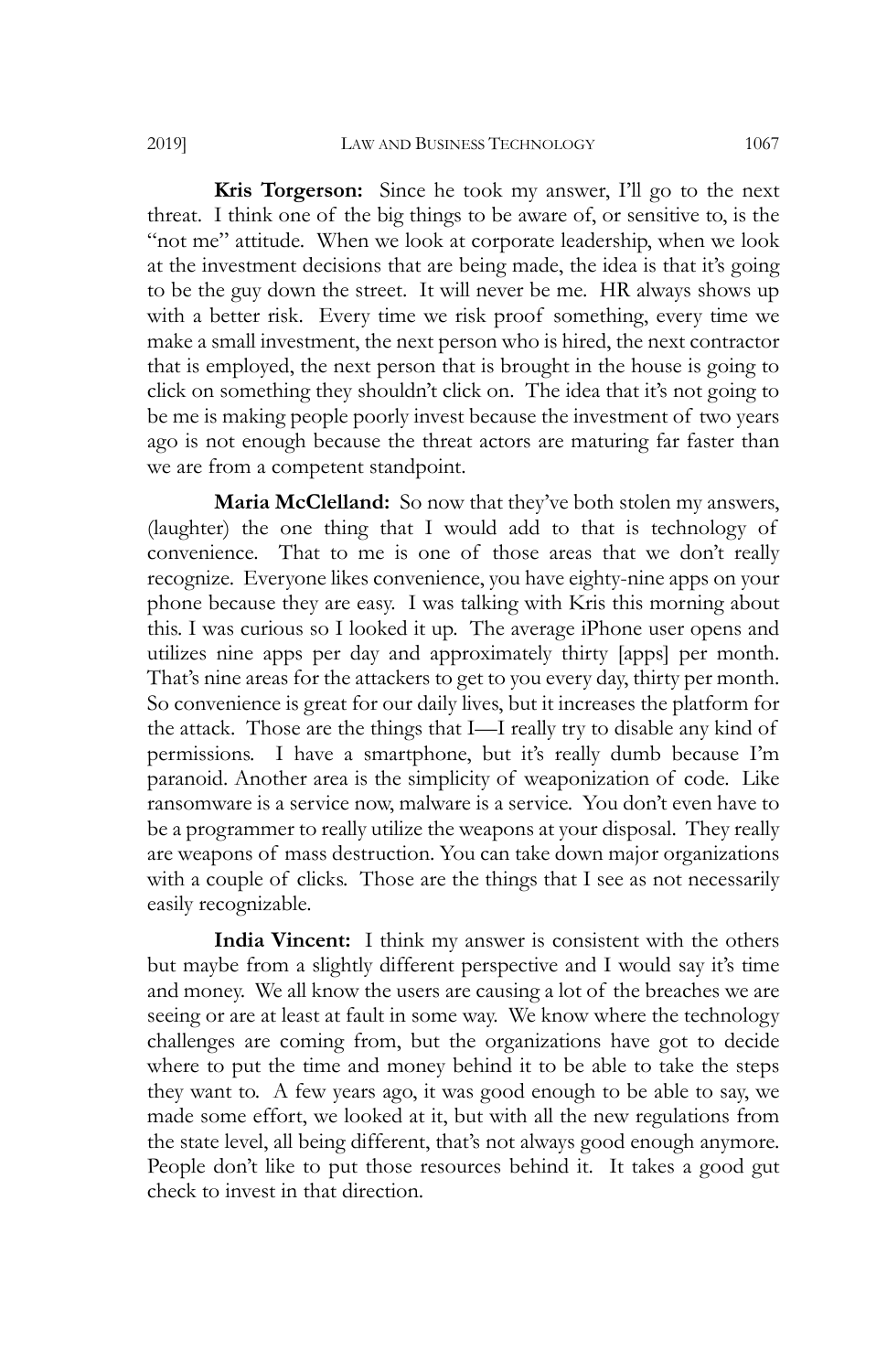#### 1068 TRANSACTIONS: THE TENNESSEE JOURNAL OF BUSINESS LAW [Vol. 20

**Jennifer Vincent:** I would agree with everything they said. Everybody stole my answers. I would definitely reiterate from an insurance perspective, when I'm talking to clients, you can just see that once you get past the premium and the retentions, they just sort of glaze over and if you start trying to dig in deep—what if this happened to you, or how resilient are you, how many hours are you going to be down those kinds of questions, you can just see they say our IT folks have that. We just don't have the communication in organizations, some do better than others, but the legal folks, the risk management, or treasury folks, whoever is making those insurance decisions, as well as the IT folks, sometimes you can't get them all in a room together. Everybody wants to hold on to their information, so it's hard to get the organization to be on the same page at times, which leads to the denial, "it's not going to happen to me, we are good." And that's what really scares me.

**Amanda Swenty:** Following on that question, I have one that you guys didn't expect. I apologize, but playing off of what you guys have just said, it occurred to me. Do you also find that there is a critical lack of a middle layer who can translate between the IT folks and the folks who are either making policy or fiscal decisions or setting those policy determinations going forward? I think we will start with Kris and work our way over. Do you find that to be the case?

**Kris Torgerson:** One of the things that I often talk about is the idea that accounting has been around since Ebenezer Scrooge and Bob Cratchet. You've got all of these things and it's a very well defined practice. I went to college with a typewriter. My first cell phone was after I was married. Technology is a relatively young field and what you end up having is people who speak tech and don't speak business. I can tell you, if I walk into a room and I don't stop before I sit down with leadership and tell myself, no acronyms, no tech speak, no nothing, I will lose them in the first ninety seconds and I can never regain them. So the idea is that the translation lends. It's more than just a lack of translation, it's actually a barrier where if your tech leadership doesn't have the ability to speak business, you will never get the funding you need. But they will definitely come and lay blame where it rightfully should be laid. The business has to get a little more savvy, but more importantly, the tech folks look for people who can speak business.

**India Vincent:** Definitely, the tech folks are looking to speak business and trying to make that transition. The example that always jumps into my mind when people raise this, is when we have one person in our firm who is in management and the minute the conversation turns to cybersecurity data breaches, he says, "Just unplug the internet, that will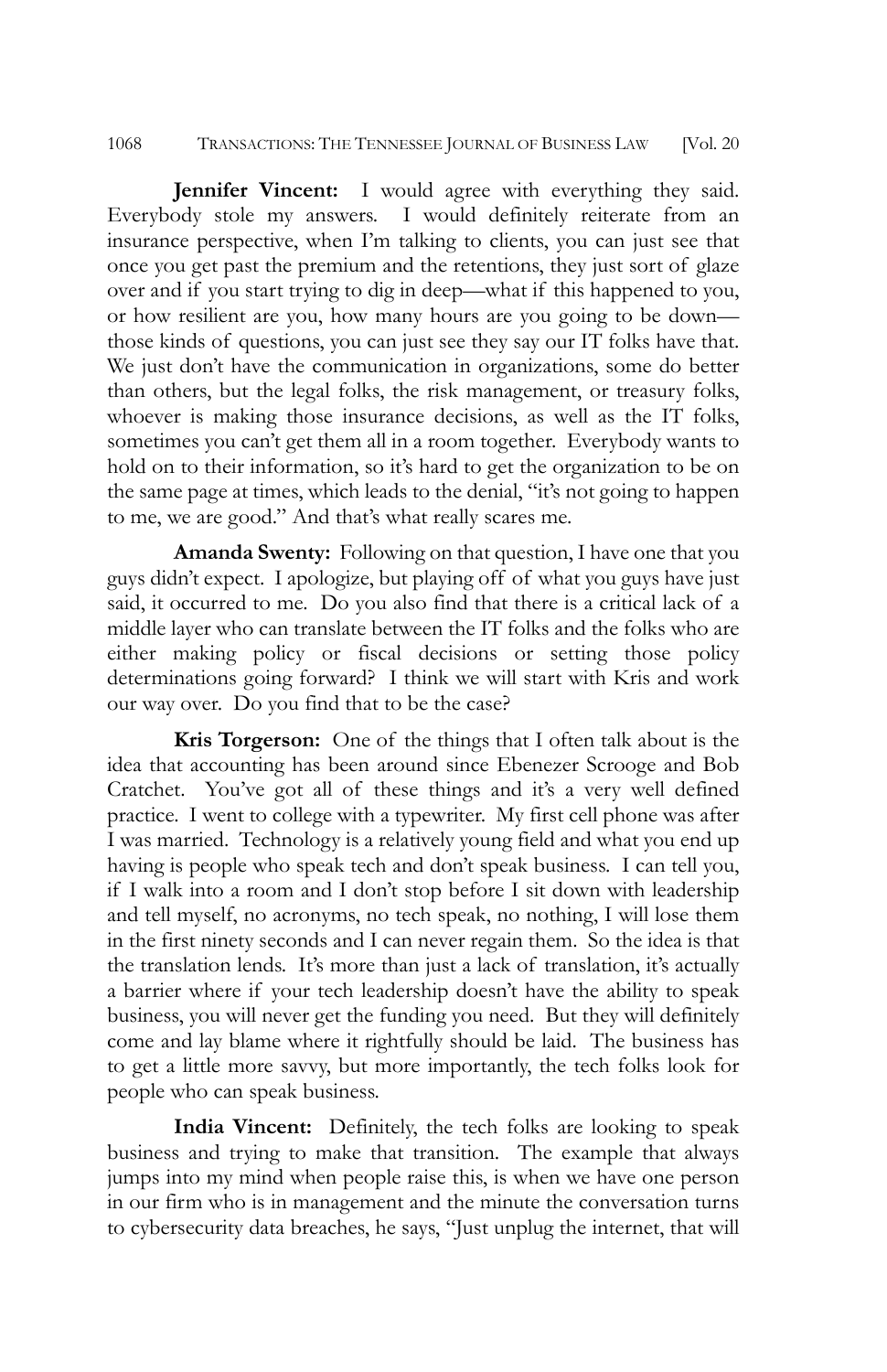solve the problem." And only half joking. He would drop it if he could. At the same time I think, as management, those people have an obligation to start doing something to educate themselves as well. It's got to be people approaching it from both directions. From the lawyers perspective, working with my clients on this, that's a lot of what they will call me and ask for help with, is trying to bridge that gap. People are definitely looking for help in that area, in trying to find people who can communicate with both sides.

**Jennifer Vincent:** I definitely think the person, or whatever title, that is in the middle is where organizations are going to ultimately end up going to, especially larger ones. Larger, middle market accounts, they have the resources for that type of person. You need that type of person to be able to communicate from the IT perspective that has the technology side to them but be able to translate that into dollars so that the management side can also understand that if we spend this money, yes it's going to cost X amount of dollars, but by doing so we can generate or save this much money over here, however they need to do it, but you have to be able to figure out a way to translate those two pieces to merge them together to get everybody on the same page.

**Jason Asbury:** I think from a translations standpoint, there is really a governance problem in industries management hierarchy. That governance problem is that traditionally an organization with a CIO, that CIO has direct oversight of that information security officer and that is not what is supposed to happen.

**Amanda Swenty:** Can you describe a little bit why?

**Jason Asbury:** I will, yes. Managing cybersecurity is a risk management role, it's not an IT role. The two are very closely intertwined but there has to be a separation and a lot of small organizations or even larger organizations who, where top leadership, fail to recognize the real threat they are reticent to separate those roles. I can tell you some large institutions, Blue Cross Blue Shield of Alabama, the CSO is a great guy and he is a peer to the CIO at Blue Cross. That is a large organization and they've recognized, we've got to separate this. That CSO answers to the Risk Management Officer which is part of the internal audit division. Governance, in my opinion, is a reason why the translation is lacking and I think that has to be addressed.

**Maria McClelland:** Ditto (laughter) again they stole my answers.

**Amanda Swenty:** I think you guys are seeing a couple of themes evolve across a wide variety of experience bases. Something you can take back to your own organizations, when you have a discussion about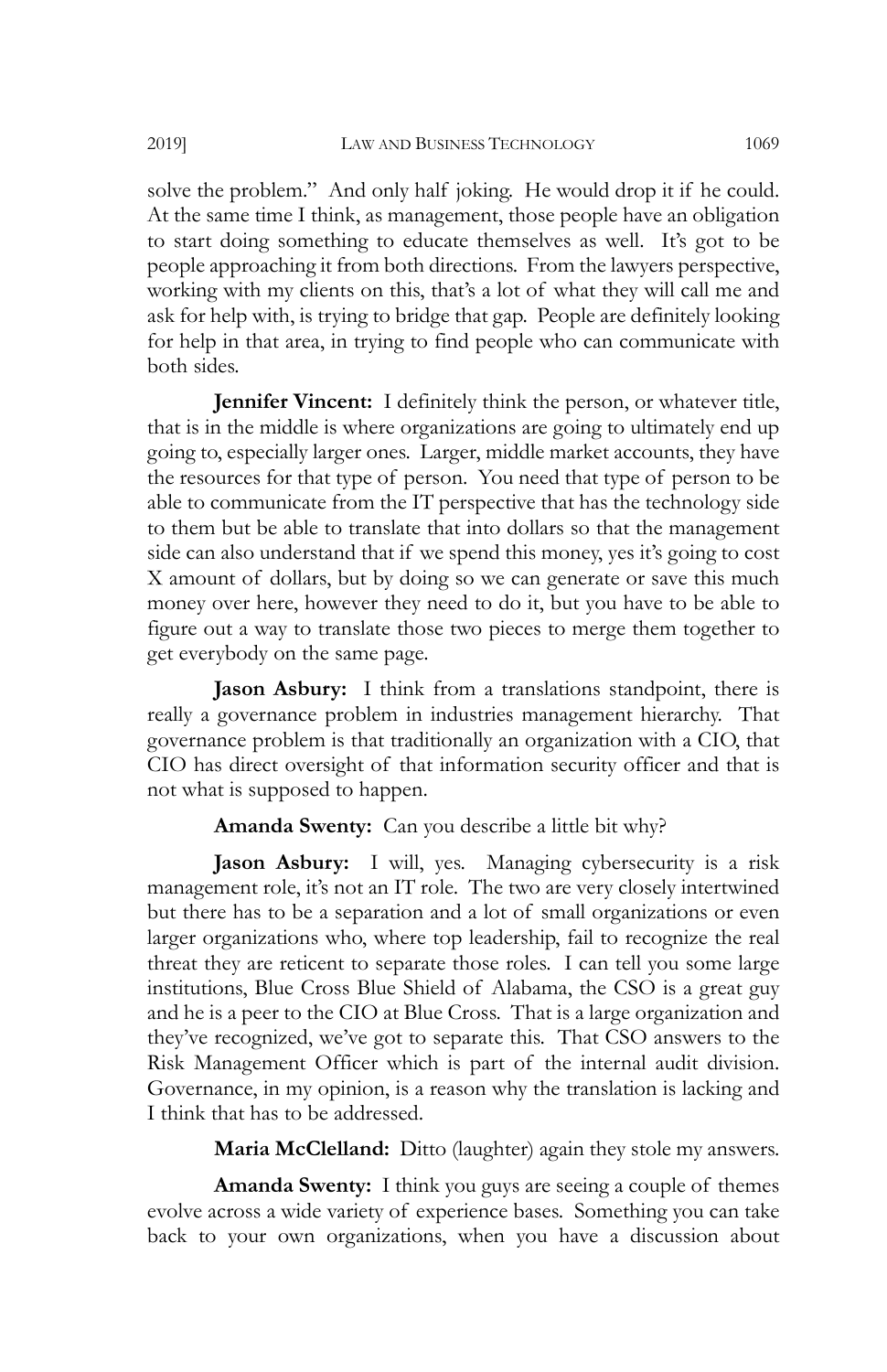whether it's corporate governance or how lawyers integrate into that corporate governance discussion, how they look at insuring against problems, and what to do when problems arise. What I'd like to do, is then turn our discussion toward a privacy focus. And again, short answers from each of our panelists. You've likely read about the federal and state efforts to try to provide greater protections to data and to privacy, similar to the European model, which is all in the papers that we have provided for you. What are some of the challenges for firms, businesses and governments (state, local, and federal), as privacy protection law and practices evolve? And we will start with India, then Jennifer and then follow up with our threat experts.

**India Vincent:** From that side, the big issue is keeping up with everything. At this point with different laws in each of the fifty states, and then the few subject matters that have their federal regulation scheme, just figuring out what your obligations are is a full time job, because the state laws don't just stick with the state were you are located. You've got to deal with every state in which you may have employees, where you may have customers. You are really responsible for knowing those laws across all fifty states. Depending on the kind of day that you may have, you may have additional federal requirements. All the states now have some form of regulation but they are adding to it. California's [regulation] has gotten the most publicity recently. There are others that are pushing it, one is looking at having a safe harbor, which I think is the best thing we could have at this point because businesses are looking for, how do I know I've done the right thing. I would like to see more states headed in that direction and ideally the federal level doing that at some point but I suspect that is way down the road right now. I think keeping up with it, having somebody designated as responsible for keeping up with it is an important part of managing the issue.

**Jennifer Vincent:** I totally agree with that. I know when GDPR came out earlier this year and went in force, it was like chaos. Our clients were calling: "Do we have coverage for this under our policy, am I compliant?" I'm like, "I don't know, I can't answer that question." I think for my clients, for all the laws and regulations that are changing and being enacted, it's just the cost of compliance. They are going to have to get attorneys involved, and third parties, to make sure that they've got all their systems where they are supposed to be, that they are abiding by all the latest laws and what not, and that they know what to do if there is a breach in different states. I think for my clients, I think the number one is just going to be the expense of making sure that they are compliant.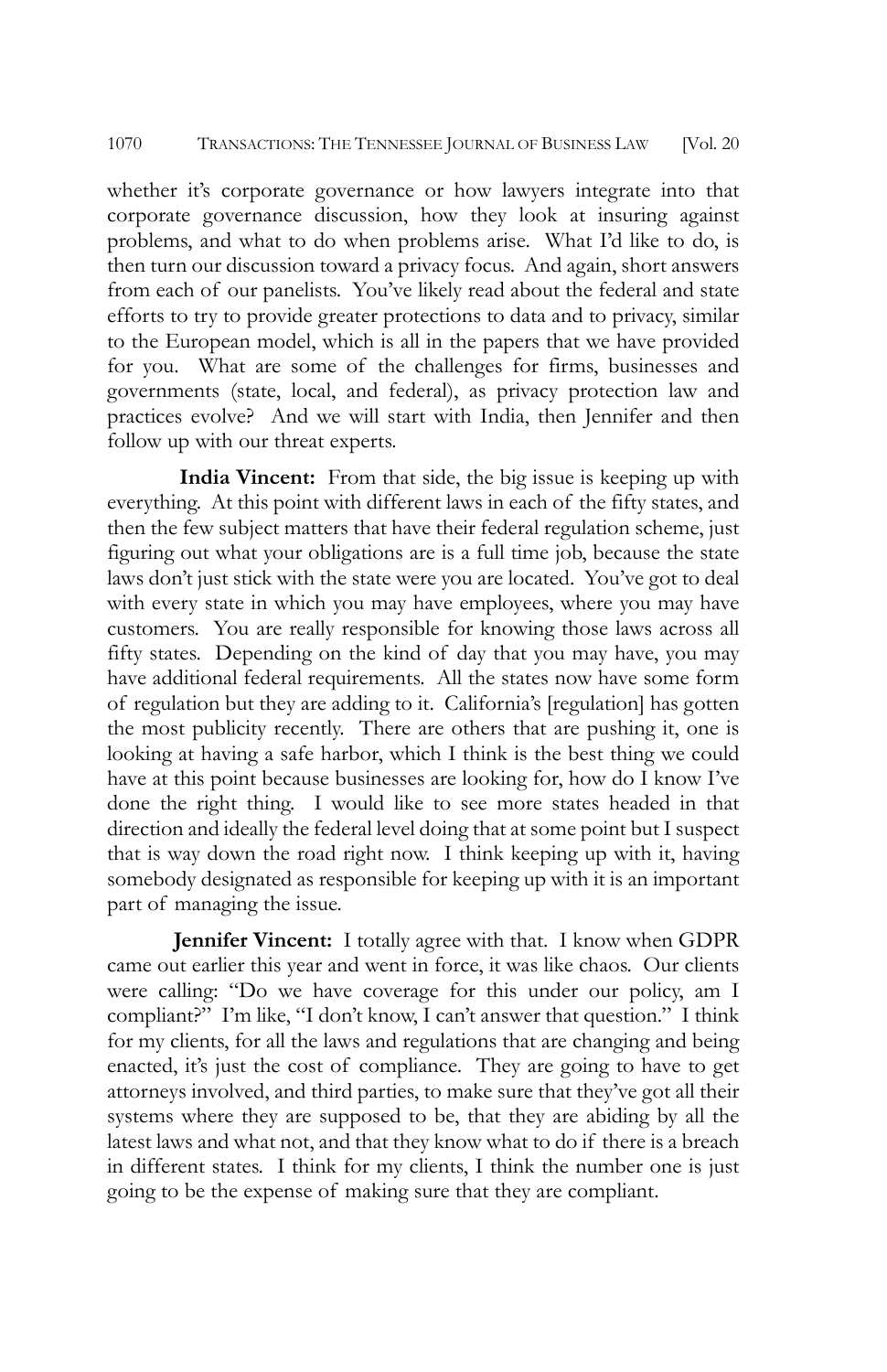**Jason Asbury:** I think, obviously, that everything you guys are saying is right. The landscape is so vast for a lot of organizations that they don't know where to start and where to stop. The best example that I can give you is a manufacturer. One of my favorite clients is a large manufacturer with 30 something different locations, they do international trade and sales. They are a significant operation in the middle of Mississippi and they've got a general counsel that has been with them since he graduated law school, smart guy, but they don't know where to start. And all they are doing is reaching out to folks like me and folks like you guys asking for advice. But the issue for folks is, what do I acknowledge as something that is really important and pressing and what do I allow to sift through? The answer is it's all important and pressing, but at some point businesses have to make that risk management decision. I'm willing to accept this risk, and this is the reason why. To answer the question, I think that landscape itself is the biggest problem.

**Maria McClelland:** So, again, he stole my landscape. I had written "know your landscape" and then built tricks off of that. As a research facility, we have personnel from all over the world. We hold data from all over the world, so this is one of Kris' most wonderful challenges right now. I will let him talk to the details of that. As far as we are concerned, we have to know our landscape and that's difficult because it is constantly changing. Every time we get new scientists in, every time we pull new projects in, we are having to do a review and figure out what that means to us. Luckily that is mostly his problem. He just tells us what we need to do and he makes sure it happens, but we also do have to make sure it happens because it does affect all of us. So thank you for stealing landscape, you can have matrix.

**Kris Torgerson:** In the privacy space, I think one of the big concerns—or one of the big challenges—is IT, organizationally, is often underfunded. Within the IT space infosec at best, often times is an afterthought. So, when we start talking about regulation and we start talking about GDPR, and we start talking about this extra territorial reach where the Europeans are going to find American companies and California is going to find Alabama companies. The IT folks are recognizing, "boy we've got some debt." I don't know where the data is. You have an inventory problem where painting the risk is challenging and if you can't overcome that magnitude, that herculean effort and just get started it's easy to get myopic"well the ERP is safe so we are fine." Again the, "not me, we don't have it." We just did an inventory last year where we have personally identifiable information and if I went to my record, it said I had it in thirty plus systems and I was off by a factor of ten. So the stuff that was getting protected for PII, about 10% of what I needed to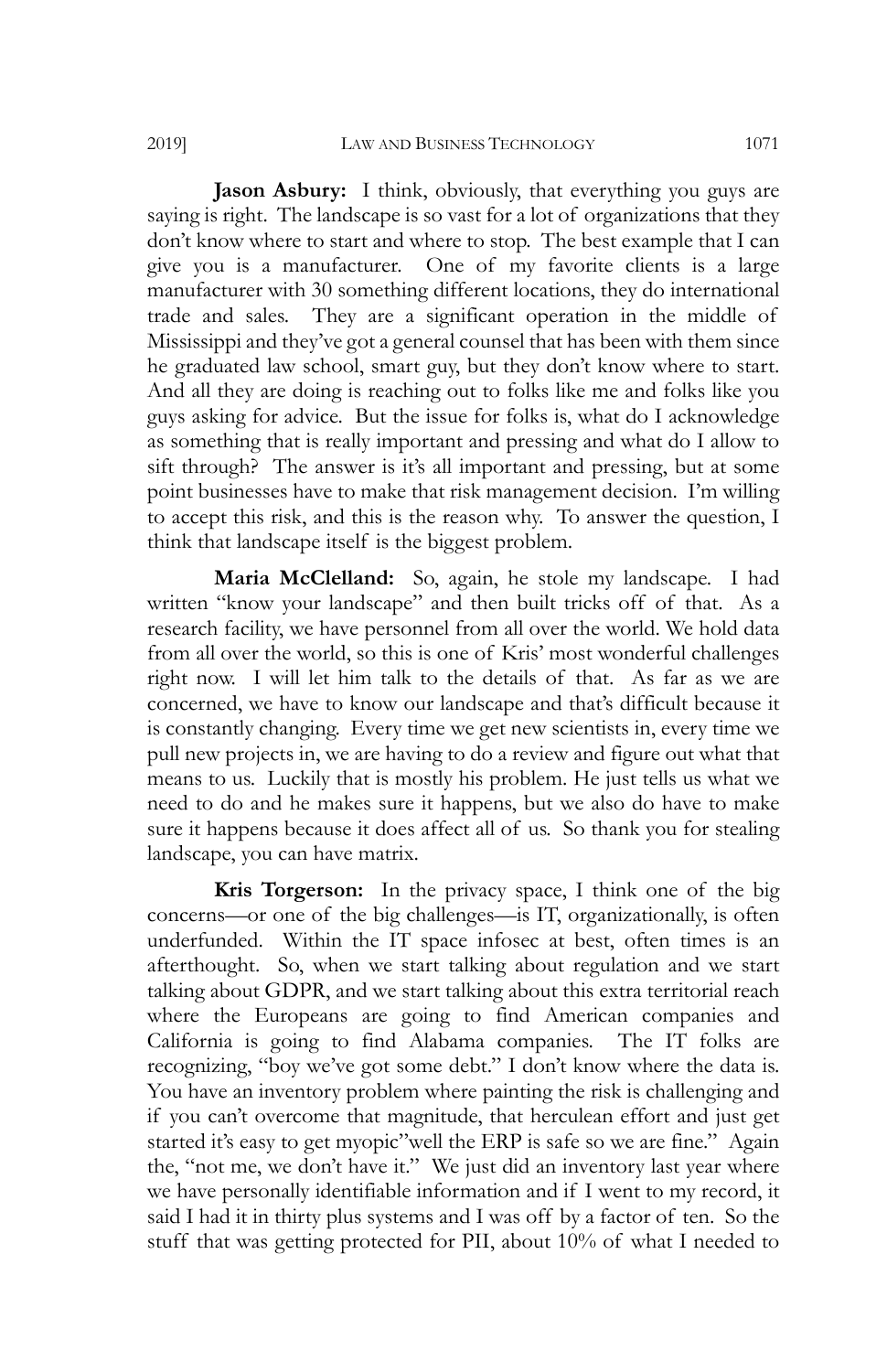protect was being protected about a year ago. That was expensive and it was hard, and everybody bucked and snorted and was angry, they didn't want to do it because, well, it's right there in the list and you have to institutionally recognize that it's a collaborative thing. If legal is not in the room, the IT guys can't make a judgement, they are not smart enough. If risk is not in the room—it is a collaborative mosaic of people who have got to be in the room to determine where to start. If no one knows how to start, pick a place and go.

**Amanda Swenty:** Excellent answers, thank you all. So, we have reached our point where we are going to bring you guys, the audience, into the discussion. So what I'd like to do, while you sit there and form your incredibly insightful questions for our panel, is just give our panel just sort of an indication of the scope of the audience that we have in front of us. Again it's audience participation time. By a show of hands, who within our audience is a law student or a legal professional? Oh, big group. Okay. Who within our group are technology professionals? Excellent. How about federal, state, or local government representatives? Wonderful. Privacy officers? Hmm. How about data management professionals? None there, okay. How many of you are avoiding being at your desk on a Friday? (laughter). How about Florida fans? Just checking. It occurred to me that you guys don't actually know who I am so I should probably remedy that as well. My name is Amanda Sweenty. I will be joining the faculty here in January to help out with cybersecurity, national security, those types of courses that we are building now as part of additions to the curriculum. I've spent over twenty years in federal service and I'm still in federal service so please don't ask me any questions about what the president is doing because I won't be able to comment on that nor would I comment on that. And I do not have a Twitter account, I will be honest about that. I'm really looking forward to joining the faculty here. If you have ideas for the curriculum, please get in touch with me. I think our contact information is in the information that you already have. If there are any questions on the federal level, I'll also do my best to field those with the rest of our panel. So, now that you've had time to formulate your questions while I've been up here tap dancing, what would you like to ask our panel of experts? Either singularly or as a group?

**Audience:** *Have you guys had any clients wrestling the GDPR that just decided to remove their products or services from you, just until they remedy and have the appropriate risk procedures?*

**Jason Asbury:** I had a client who made the decision to remove any data or any relevant information. They didn't stop trading but they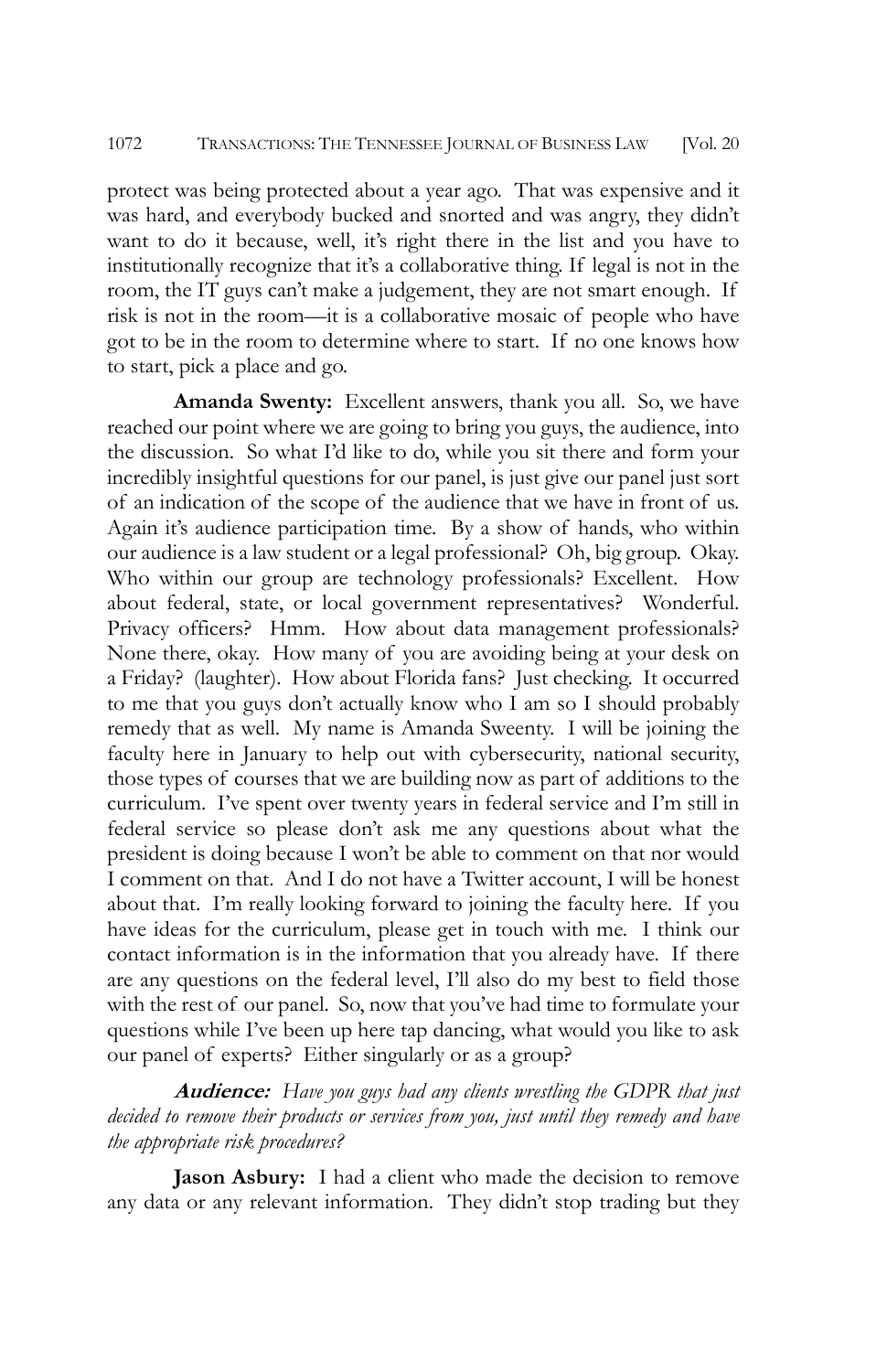did make the decision to remove any pertinent data that was in scope, "permanently," not "until."

**India Vincent:** I've had clients do the same thing with the data, I've also had clients use other vendors, where the vendor would not guarantee the data stayed in the United States.

**Audience:** *When they remove that data, do they remove just European customers or do they just go ahead and whole-scale everything? US?*

**Jason Asbury:** Mine just removed what was in scope of European relevance.

**India Vincent:** I have some of both.

**Kris Torgerson:** Before I came to Oak Ridge, I was in consulting and I actually had a call last week talking about that with a multinational retailer and they are wrestling with what to do because they've got distribution, wholesale, retail in GDPR countries. So, in some instances you can do that. They retail in airports with GDPR. They struggled with that but they were not able to. You've got to close down operations essentially.

**Audience:** *One thing, and this goes to your ten percent of PAI(inaudible) is where we know it is. One thing that I've experienced is finding that there is PAI outside of bounds of what we normally have and my company has made significant changes to shut down accessed information much of which is necessary for day to day operations and people are individually granted access, almost on a by document basis and it is creating a tremendous amount of unnecessary transactional churn to get things done. Is anybody working on ways to—what are you—might be doing to figure out how to keep the work going? Give people access to the data they need to get their jobs done while still partaking (inaudible) security?*

**Kris Torgerson:** One of the reasons why I'm in the role that I'm in now is because borrowing the right solution—Maria cringes every time I say this—but we've got to find a right way to do the wrong thing well. I tell my team all the time there wasn't a great IT organization that said, "Heck, we should open a lab." That's not how that worked. From a cyber standpoint, a security standpoint, and a tech standpoint we exist to serve the business and if the business's cash register is not ringing, nobody is buying dinner at night. So we've got to find a way to enable business and that kneejerk reaction to say, "take the old model and apply it harder" it's that old adage right, if I just say it louder they will finally get it. We are looking—the old model was a role based access system, a lot of people are talking about data-based access system and computationally it's easier to find at a data level and say, "okay, how are we going to control that?" The paradigm has got to shift and it's not shifting briskly because the old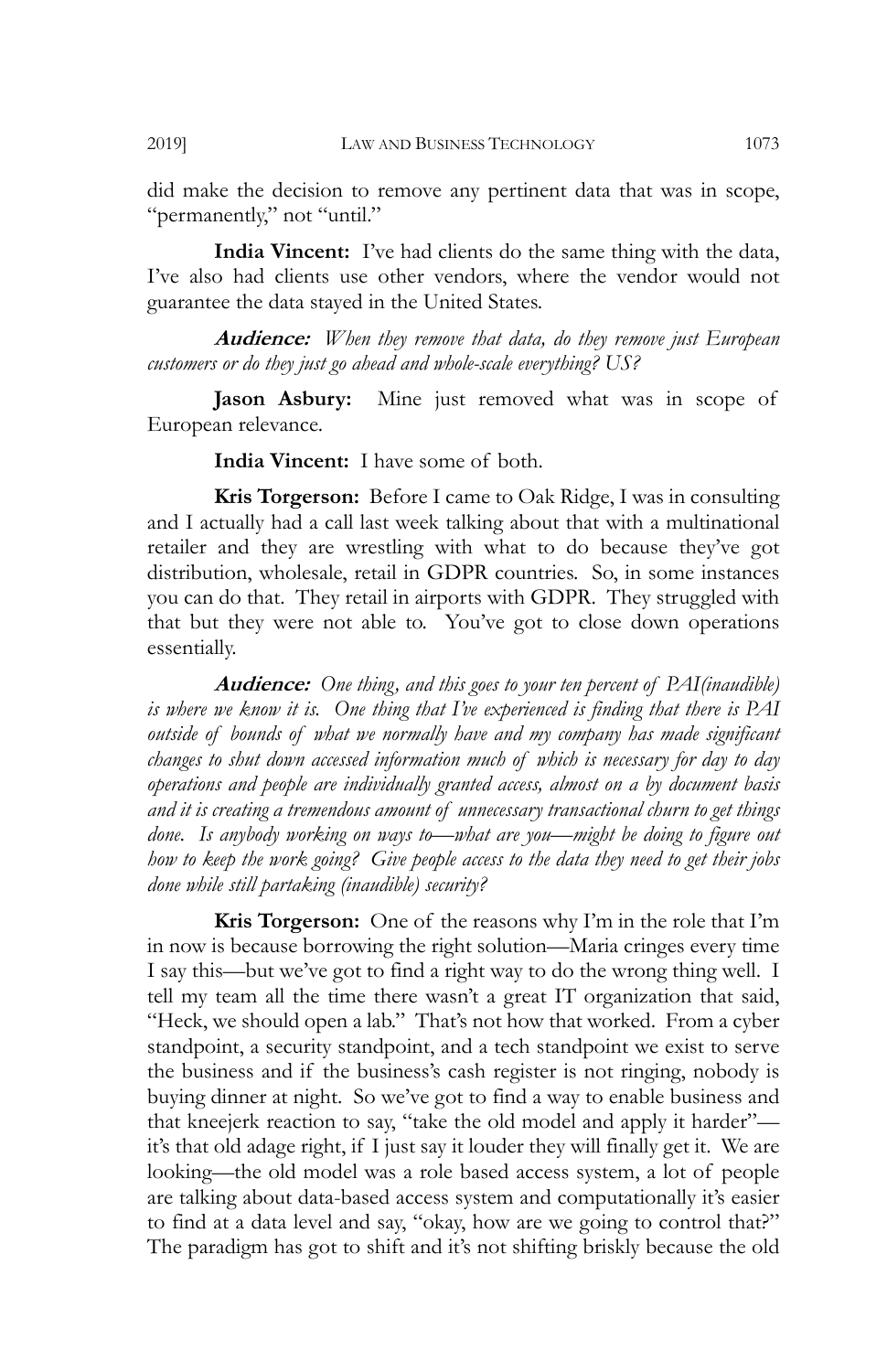role-based access system and broad access to everything. We just had a small incident where we were worried about where our data was flowing about pension funds. Again, it's a daunting thing but you can't stop the business. To answer your question, part of the reason why I'm here is because I won't do that. Finding a way that enables business is critical.

**Jason Asbury:** I'll add to that as well. A lot of organizations are trying to safeguard information about consolidating it. If you think about it, everybody in here—I see all sorts of laptops. I don't know how many of you are working from your local desktop or you might be remoted into a system were your data is staying in one place. Larger organizations with larger IT budgets, they are investing in software that allows them to consolidate their data and they do all they can to secure that endpoint. You see that little device right there would be encrypted, it would also be managed with mobile device management software. It would have as much of a safeguard protection as can be applied, but at the same time the data would never actually be on that machine. It's always consolidated.

**Kris Torgerson:** I want to touch on that too because it's the same thing we did. We assumed that it's going to spill, so if it's something you can pick up and carry out of your office, we encrypt it. Because I assume: (a) it's (the data) going to spill; and (b) you are going to leave that (a laptop) in the trunk of your car and someone is going to pop your trunk and it's going to disappear. From a data loss perspective, when it's encrypted, it's a whole different discussion than when it's not.

**Jason Asbury:** Encryption is a safeguard in most instances.

**Amanda Swenty:** Following up on that thread as part of our paper discussion, we touched on changes in certain state legislation in terms of how they deal with crypted data versus how they deal with encrypted data. Can you talk just a little bit about that?

**India Vincent:** Exactly the point that has been made. Under most state statutes, I may get myself in trouble with that. If the data was encrypted at the time that was lost, as long as you can prove the key was separate and the key was not compromised, you will greatly reduce or either eliminate your reporting requirements, particularly if you are talking about healthcare records. That's significant because access is considered a breach for reporting purposes of healthcare data, so encryption is significantly helpful there. Several of the states that are beginning to increase the strength of their laws are taking that approach as well. The arguments we hear about not liking encryption are usually related to user convenience: frustration with users from speed or difficulties getting stuff off of their laptops. In my view, it's because a lot of times people are using the same device for business and for personal for a lot of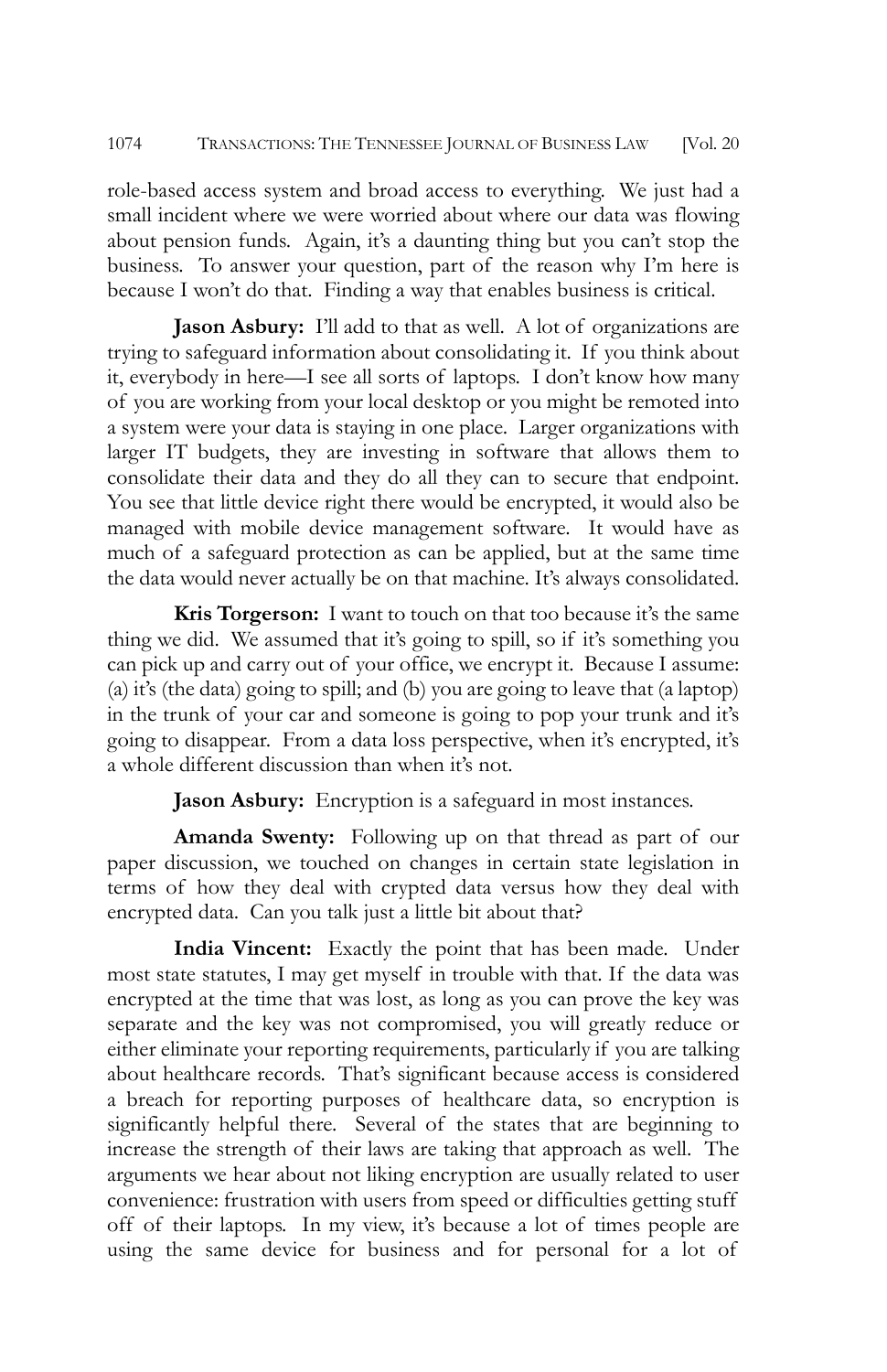organizations. It's something that definitely helps the organization, but could be frustrating for the user depending on how well it's done from a technical standpoint.

**Jason Asbury:** If you don't mind, I'll add a little bit more to that, too. It's really relative to an encryption conversation. A lot of covered entities are requiring that business associates have encryption at rest. Encryption at rest means that the data is always encrypted no matter where it's at. That could even mean on a server in your office. It could mean cloud service, and so on and so forth. Encryption in transit has been around for years and that's pretty common place, and we've got a good handle on it. But I say that about encryption at rest because the shelf life of a breach has increased dramatically from the time that the breach occurs until it is actually identified and exposed. This time a year ago I would have told you it was about 110 days. Today it's about 209 days. If you think about that, if your organization has been breached, and you just found out, and it probably happened 9 months ago, with that in mind, having those safeguards for encryption at rest becomes really essential. If you are on your network, that's one thing, but if you are on a network and you can't get to the data you are trying to steal, that's another.

**Audience:** *Going back to the days when Al Gore invented the internet, have we grown too fast in terms of this entire technology to the point where we're spilling water over (inaudible) trying to capture something that might not necessarily be (inaudible) from a security standpoint? I raise this because it seems like we're in this unregulated universe of information and I think that regulation—we should be going*  back to the same responsibility of the companies. Is it time now that we start really *thinking about if we're going to operate in this high tech world where everybody has access to it—there's a lot of responsible and irresponsible people using it—that we start placing some burden on who makes up for it, who make up a company so that we don't have rogue companies that are just creating a host for cyber-terrorism that will float its way into the US and society? I guess my question is, have we grown too fast for responsibility of the user who is "Joe Blow" who doesn't fully understand?* 

**Jason Asbury:** I would say we have grown extremely fast. In 2000 when I started my career out of school, I went to work for the Alabama Department of Transportation. I was a consultant because they had a hiring freeze. My point is my boss, I knew pretty well, he put me on the "A" team, and I was with the network guys. Long story short, I walked in and we had this cubicle area, there was a folding table and all the servers that served the whole transportation department were on that folding table and now they have a data room that's three times the size of this room. That's a lot of growth in a little bit of time. That has happened exponentially world wide. I took part in a cyber-symposium in the spring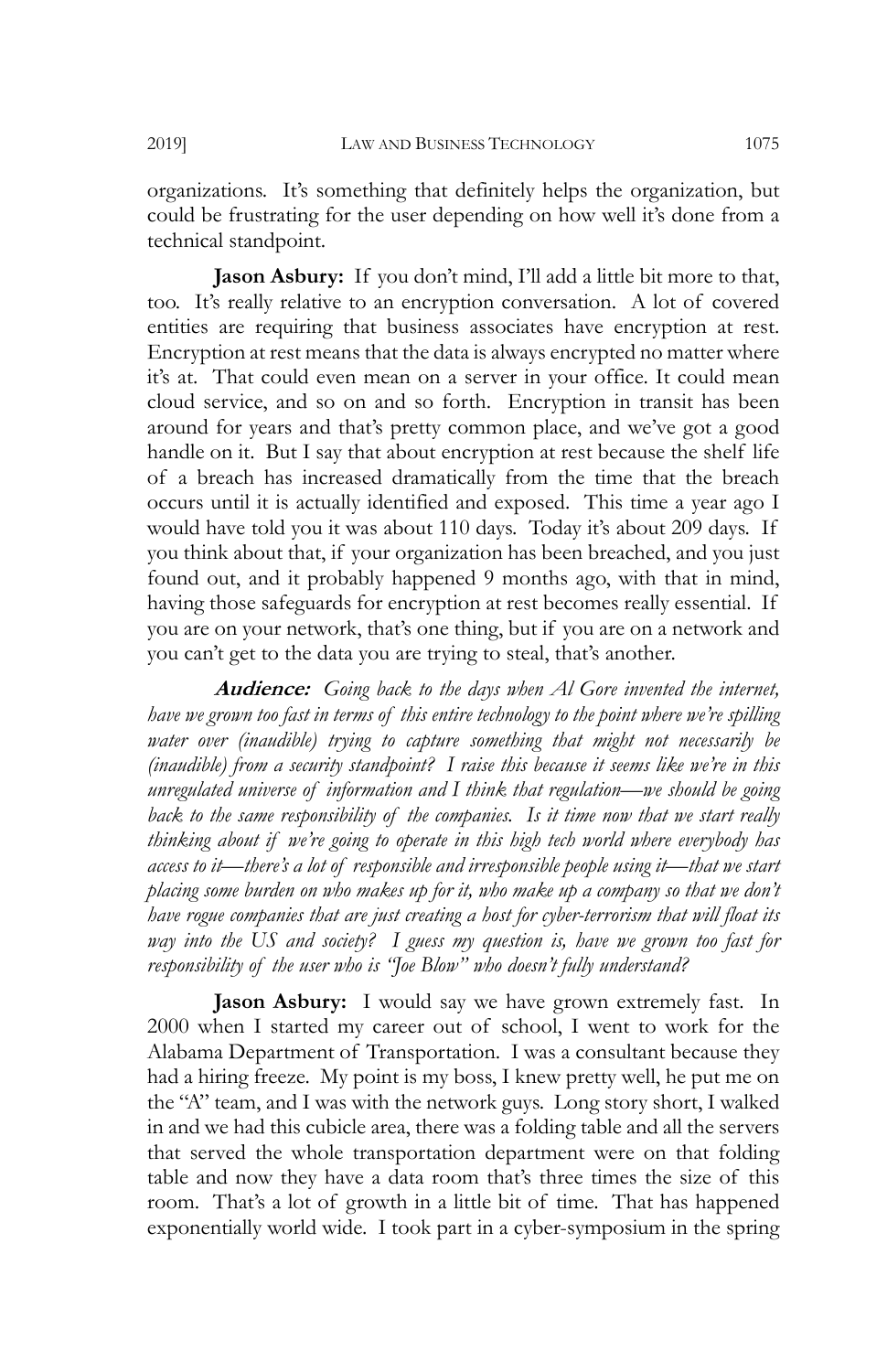down in Tampa and the keynote speaker was a professor from MIT and the interesting thing that she had to say is that, basically that academic world is trying to find ways to determine, "hey are we doing this the wrong way and should we be attacking cyber security from a whole different lens?" It's been too long for me to get into a lot of detail on that, but the point of the matter is that the academic community and the computer science base is really beginning to take a look at cyber security from a whole different lens because the fact of the matter is we've recognized that we've grown too fast and this thing is almost unmanageable. That doesn't mean you just stop. You do what you can.

**Kris Torgerson:** I'm going to argue a little bit on a different side there. Three things: (1) as the cost of breach starts to rise—I was just looking at an article where the average cost of a breach to an organization of medium or large size is north of \$5.5 million. That is going to shift behavior. The reality is, even if we look at the stagey antiquated—the first cyber security class I took was in the early 90s and the stagey antiquated models that we were using back then—if we look at them today they are not remarkably disimilar, they might be a little more mature but, if you apply the basics, remember IT is underfunded, cyber is materially underfunded. If you apply the basics and you think about your data no matter where it's at in transit, at rest, or in progress, you compartmentalize it. That's one of the things you will see in your paper when we talk about uneffective responsible approach it implementation. There is nothing we can do to control the whim and fancy of politicians. As the regulation comes, if we have the regulation to drive our compliance program, we are always going to be leaning back and reacting. Getting proactive, even if it's the basics—the gardener model, the mercumber model, there's a hundred of them out there—apply it and apply it well. Do encryption, be responsible. The regulation is not going to be the problem. There is nothing we can do to put that genie back in the bag. If you look at the news, downstairs two floors below me, I have the fastest computer in the world by several magnitudes and right now, we just broke ground on a room because we are building a faster one. There is nothing we can do. The reason why we are doing that is because seven or eight months ago China had the two fastest computers in the world. This is like the old space race We don't get to opt out. As much as we would like to shift culbability and liability, the people in this room own cyber and privacy going forward.

**Jennifer Vincent:** I will say, since I do have the advantage of talking to Ds and Os at companies when we are talking about cyber and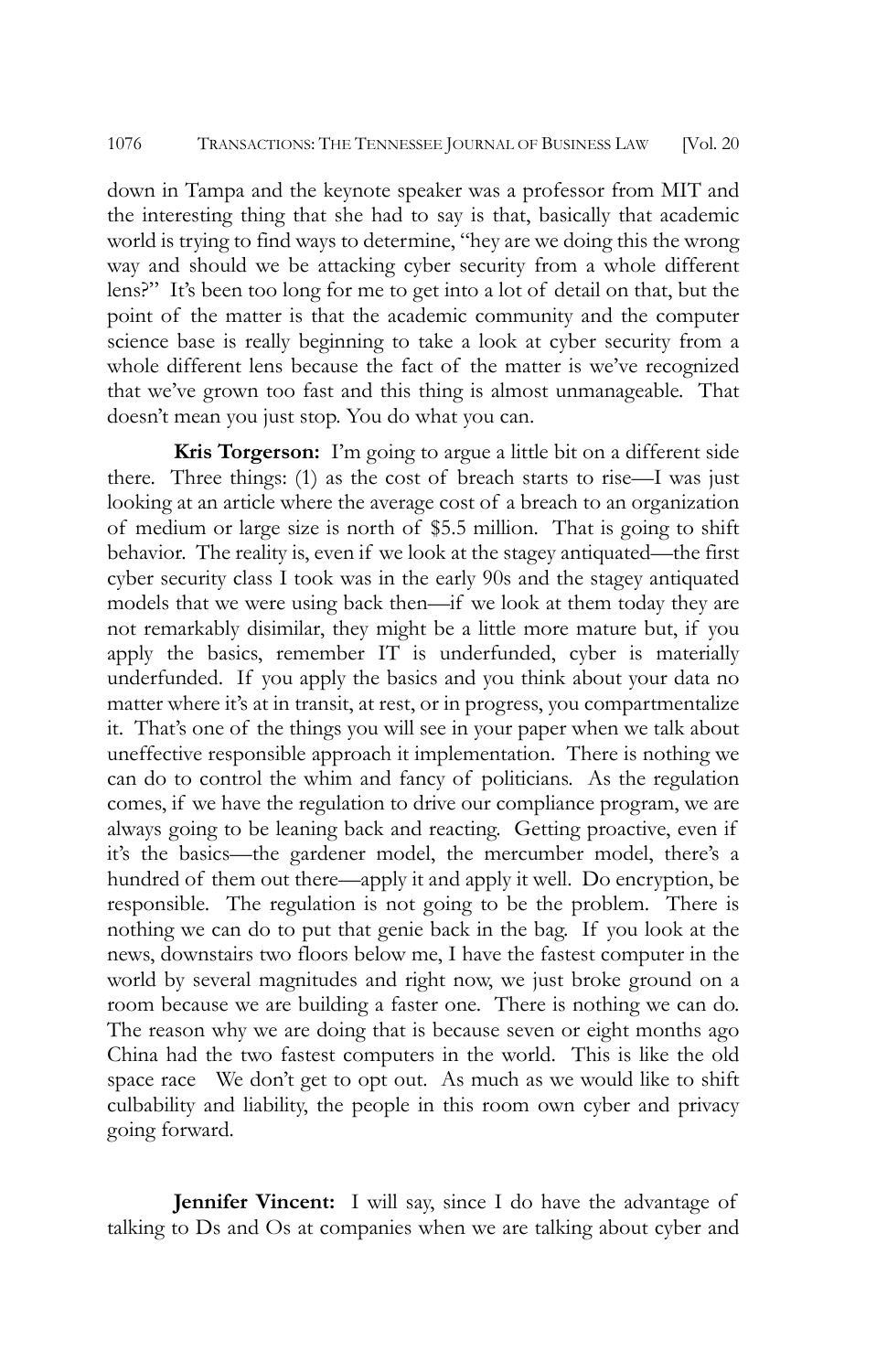directors' and officers' liability, they definitely recognize that they have a play in this. Their personal assets are at stake, especially for, you know, private company or public company. But I will say that I have noticed a trend in boards specifically electing more technology related people to their board or having some sort of, you know, IT person, whatever, you know, that can provide insight to the rest of the board that doesn't have that knowledge.

**India Vincent:** I'll add to that. It goes to your point about should we be placing more responsibility or liability with those board members. Several of the boards I participate with have been through the insurance discussion. There is awareness on those board members' parts of potential personal liability, and it's interesting to watch the ones who opt to resign from the board because they don't like this risk and can't get comfortable with it. The ones who focus on the insurance and what do we do to make it better and the ones who say it's not going to happen to us.

**Amanda Swenty:** India, can you also touch just a little bit on the role of lawyers and those discussions and how lawyers can facilitate those conversations?

**India Vincent:** Okay, in this case I think it depends on if the lawyer is involved with the board, are they there as the board's lawyer or are they there as a member of the board, because you've got different things you need to be focused on from those perspectives. When I'm advising boards and serving as the board's lawyer, there is a lot of discussion about what could your liability be? What have you done to try to make sure this risk doesn't happen to your organization? What are the organization's risk tolerances? There's got to be an awareness and an act of working through that process to decide. For some nonprofits there may an element of, it's not going to be us or we don't have data that is that important. Usually, I don't agree with that. There is something every organization has that somebody wants, even if they only want it for blackmail purposes. You've got to keep that in mind. Is the board's lawyer trying to get them to recognize the risk and be proactive about how to mitigate it? Serving on the boards, my approach is always to make sure those questions are getting asked and to turn to either the technology advisors or the legal advisors for the board and see what kind of answers we're getting. I'll admit there is one board I resigned from because they took the, "it's not me, it's not ever going to be me and we're investing zero dollars in this to try and fix it." But, generally, as a member of the board, I view my approach is to make sure the issues are raised and see if the board addresses it, to do whatever I can from that perspective, but I also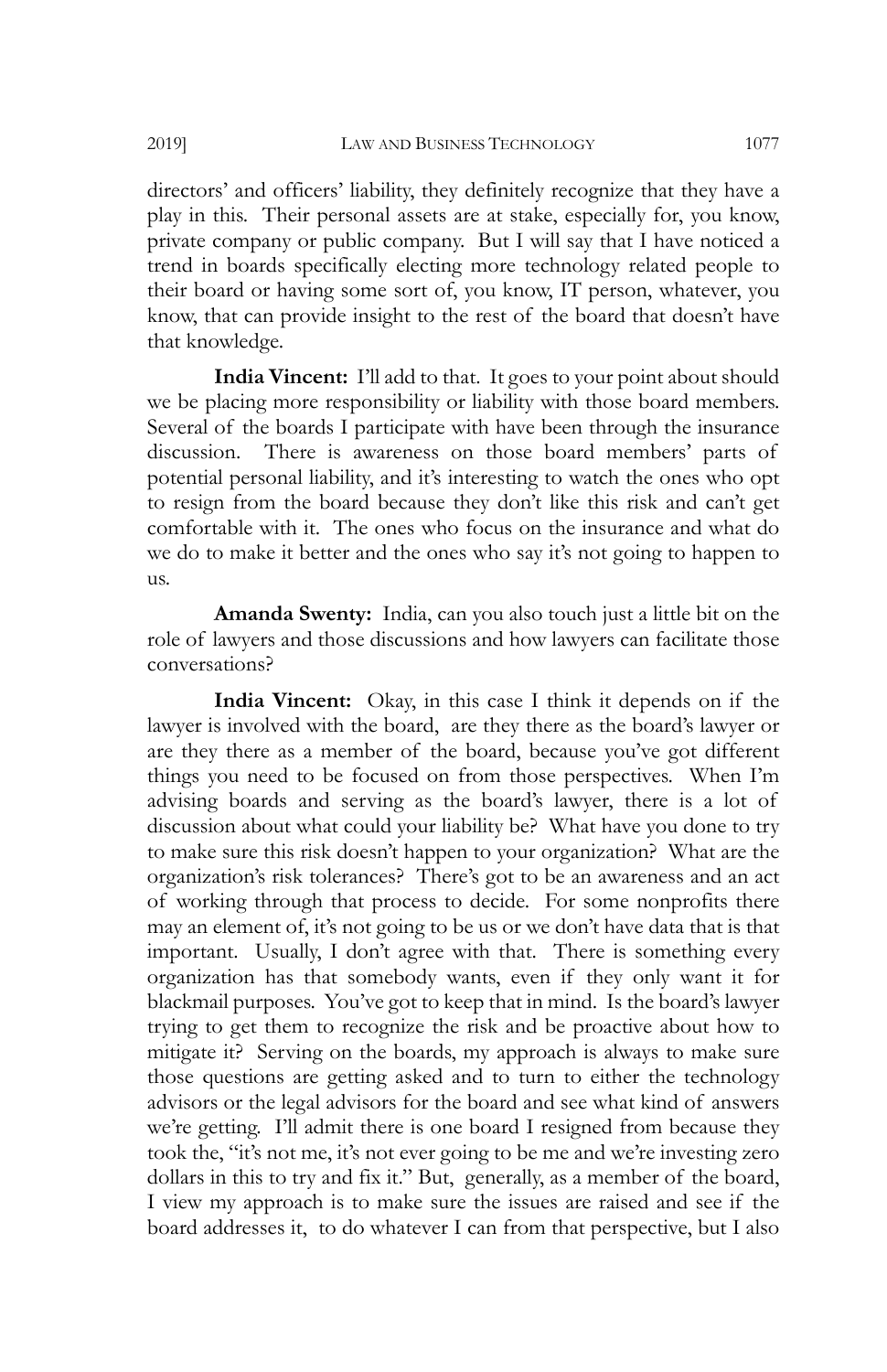1078 TRANSACTIONS: THE TENNESSEE JOURNAL OF BUSINESS LAW [Vol. 20

have to keep in mind, as a member of the board, it's my personal liability as well.

**Audience:** *I had a recent vendor audit and there was a finding that the vendor that we were using was storing our information for 30 day periods in the DMZ, or the demilitarized zone, and that was a concept that was new to me. So, basically the way they explained it was this greatly increased the risk of the breach of the confidential customer information. So, I was just wondering if anybody could explain that concept in a little bit more detail and the risks associated with it.*

**Kris Torgerson:** One of the things that exists in IT is the idea of compartmentalization. So, if you think of your network as a house, you've got a panic room that is really, really safe and you've got a front porch. Think of the DMZ as the front porch. So, I don't put my valuables on the front porch, I put them in the back corner of the panic room. Having the DMZ, there are some safeguards there, but it is designed to be externally exposed. I would never want to store sensitive data, whether it be regulated or not, in a way that it was actually in the DMZ. I would say that that was a significant finding, but if you think about it just in the terms of that architecture, they're storing your data on their front porch.

**Maria McClelland:** I just have to ask, are you sure? Now you are giving me a heart attack. DMZ, like Kris says is the front porch but it's not just the front porch it's the front porch that says welcome.

**Jason Asbury:** Well, there's also often a lot of misuse of the term DMZ. A lot people think of—that's an old term a lot of networkers used back in, you know, the day, whenever that was. A lot of people call DMZs, what are really private sectors of a network, they're just compartmentalized at this point. I would think more in terms of a quarantine space where data sits for a period of time to make sure that nothing is there that shouldn't be there and it can be kind of purged and some level of assurance can be put on it that you are not bringing data that you shouldn't be bringing in. So, if I were you, I would ask a few more questions like, "Is this a real DMZ? Where it's internet facing or is this just a quarantine space on a network that has no access to other components of that network?

**Maria McClelland:** Like an internal DMZ? But still, you shouldn't have data sitting there for 30 days.

**Jennifer Vincent:** I'll say too, again from an insurance perspective, you will find that carriers are asking more and more questions about vendors. They want to know who the vendors are because they are trying to aggregate it on their end that if they have 90% of their clients have, you know, Dell, whatever, you know, in the background, and Dell were to go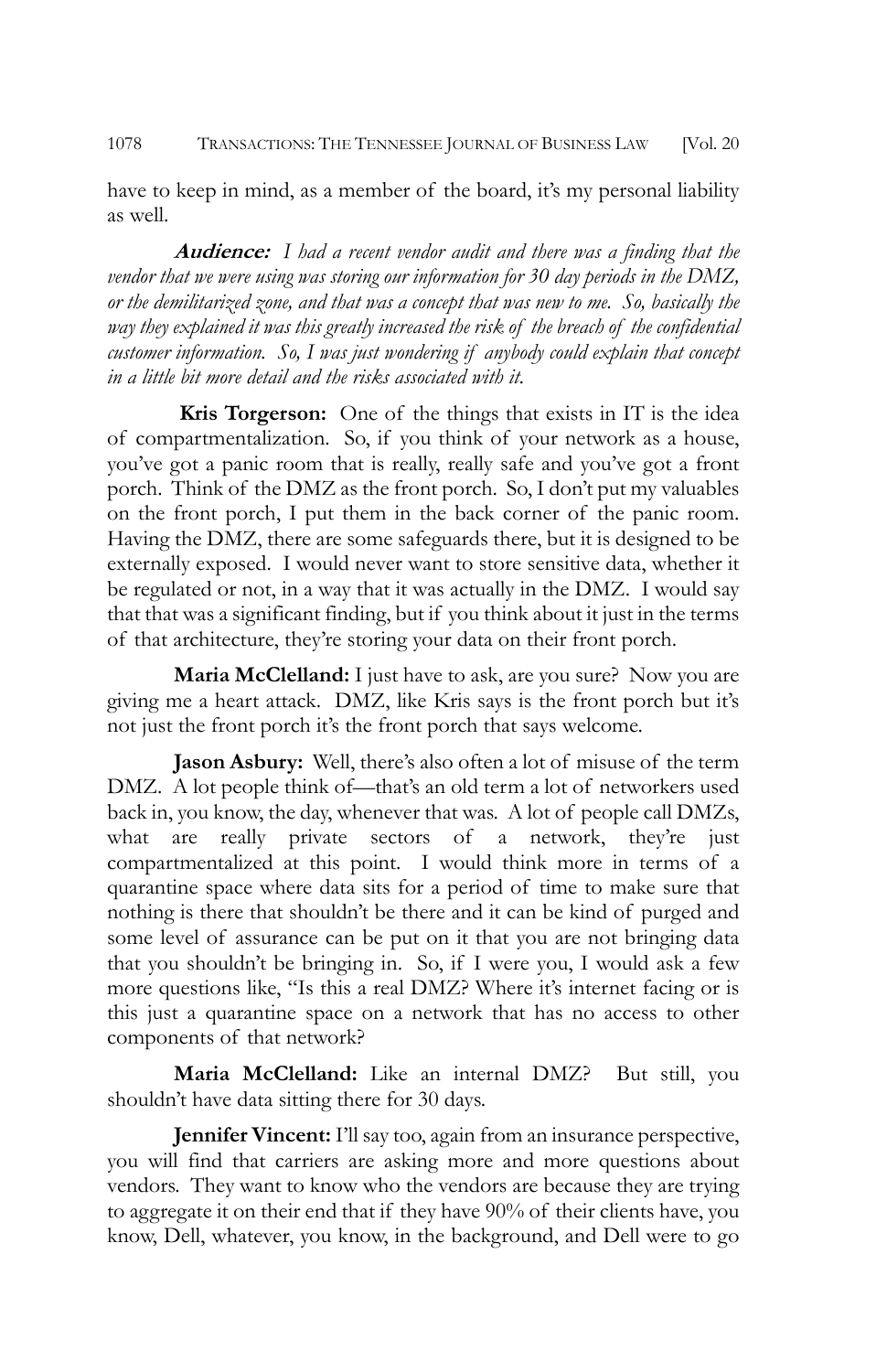down, how is that going to affect them as a carrier? They're doing very diligent work on the underwriting side to find out who your vendors are, what kind of information you potentially have stored there, so they can kind of aggregate on their side.

**Audience:** *I'll follow up on the vendor question. So, I work at a company that has tons and tons of vendors, and so we will contract for terms with many of them, controlling data, we operate in all 50 states and Canada. And so, I'm a lawyer, and we look at contracts all the time, but I'm wondering from a risk perspective, how often should we be auditing the security of those vendors*—*long-standing vendors that we've operated with and have master service agreements with them? Like, how often is this landscape changing where we need to be looking at our insurance*—*the newest PCI compliant*—*whatever the issue is?*

**Jennifer Vincent:** I would say—speaking from an insurance perspective—what the insurance companies usually ask for, but they at least want to see an annual audit of all vendors but you can rotate them so it's a constant sort of rolling of, you know, when you're auditing them, but they definitely want to see, you know, at least an annual audit of vendors.

**Jason Asbury:** A lot of organizations are able to bypass a number of those audits if a vendor is able to present certain credentials through certification. And those certification credentials require audits on their side, so that expense is on them instead of on you. A SOC1, SOC2, ISO, ECI, all that.

**Kris Torgerson:** Yeah, I think that is a good point. Even within your Ts and Cs, start thinking about if you require and what type of certifications you require of your partners, because, to his point SSAE16 or SOC 1, SOC2s tell you a lot about the integrity in the design. I would definitely have some requirements and if there are none, or they can't do that, you need to audit.

**Amanda Swenty:** I have one request from our taping crew, when you ask your questions, please speak up because the CLE is being recorded for later rebroadcast.

**Audience:** *I'm so angry and I don't know if I can ask the question appropriately. It's sort of a two-part question. The risk management side indicated that some people are making this decision almost as if we've just got to figure out what the risk is and whether we want to put the money up. How in the world can they make this decision, because I'm not sure that even if the insurance company—if the liabilities are changing so fast, the cost of the breaches are so different or often times kept secret how do you even put a number value on risk? How much is this going cost? How do*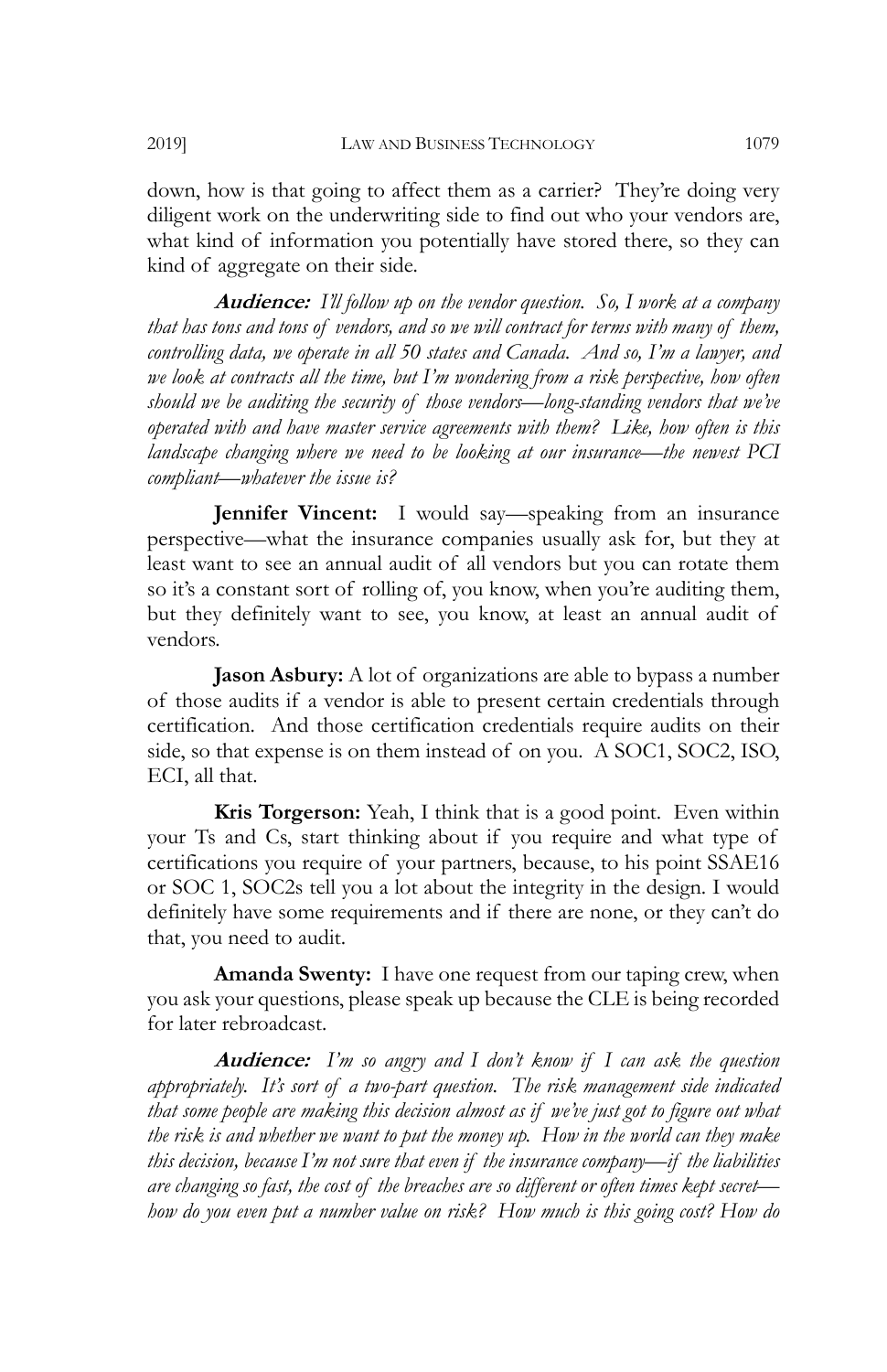*we decide whether it's worth spending the money on security or not? They've got to come up with some numbers somewhere. Where do they get the numbers?*

**Jennifer Vincent:** Well I'll say, again from an insurance perspective, I mean you use the information you have, right? So where they are making decisions based on information that has been provided to them either from, you know, internally, as far as record counts, or, you know from a network perspective, you know, what their vulnerability, you know, is. And then they use that information, coupled with information that we get from the insurance carriers, from benchmarking with their peers, of just how much they're buying. So, I mean as far as purchasing insurance, those are the factors that they're using and we try to drill down as much as we can, in their particular industry, with their particular size company so they know how much to buy. But, I mean I will say, the big cyber event really hasn't happened yet from an insurance perspective. And I think the carriers are preparing themselves for it, and that's what I worry about because, you know, there are, you know, so many law firms that are sort of the top tier that handle breaches and whatnot. There are certain, you know, vendors that they all have on their panels, and so, if we have the big one, I don't know how that's, how that's going to work. I worry about that. Purchasing decisions on insurance comes from benchmarking and just what they do know.

**India Vincent:** Along the same lines, I think the insurance question may be coming sooner than we think. We're seeing a lot of cases right now arguing over whether or not something was covered under a particular policy. They're hitting the Court of Appeals level now. We've got the circuit splits already in existence. The social engineering is a big one, and whether it's social engineering or whether it's computer fraud. Forensic analysts are spending a lot of time digging into that trying to prove how they get into one system or the other. To your point, the thing to keep in mind is there is cost for somebody associated with those forensic analysts or with those court cases. Usually, if you think there's a possibility you are going to get into and lawsuit over this, and you can't stop people of suing you, you've got to assume the risk is going to be fairly significant. Depending on the type of data you are housing, you may be able to say we're high, medium, or low, but everybody has some level of risk there to be focused on.

**Jennifer Vincent:** And the cost for the analyst and the attorneys, all that, obviously, is continuing to rise.

**Amanda Swenty:** Did you have a second part to your question? As gloomy as that is, as a gag gift when I left my last job advising one of our senior tech professionals—as he would come in and ask questions that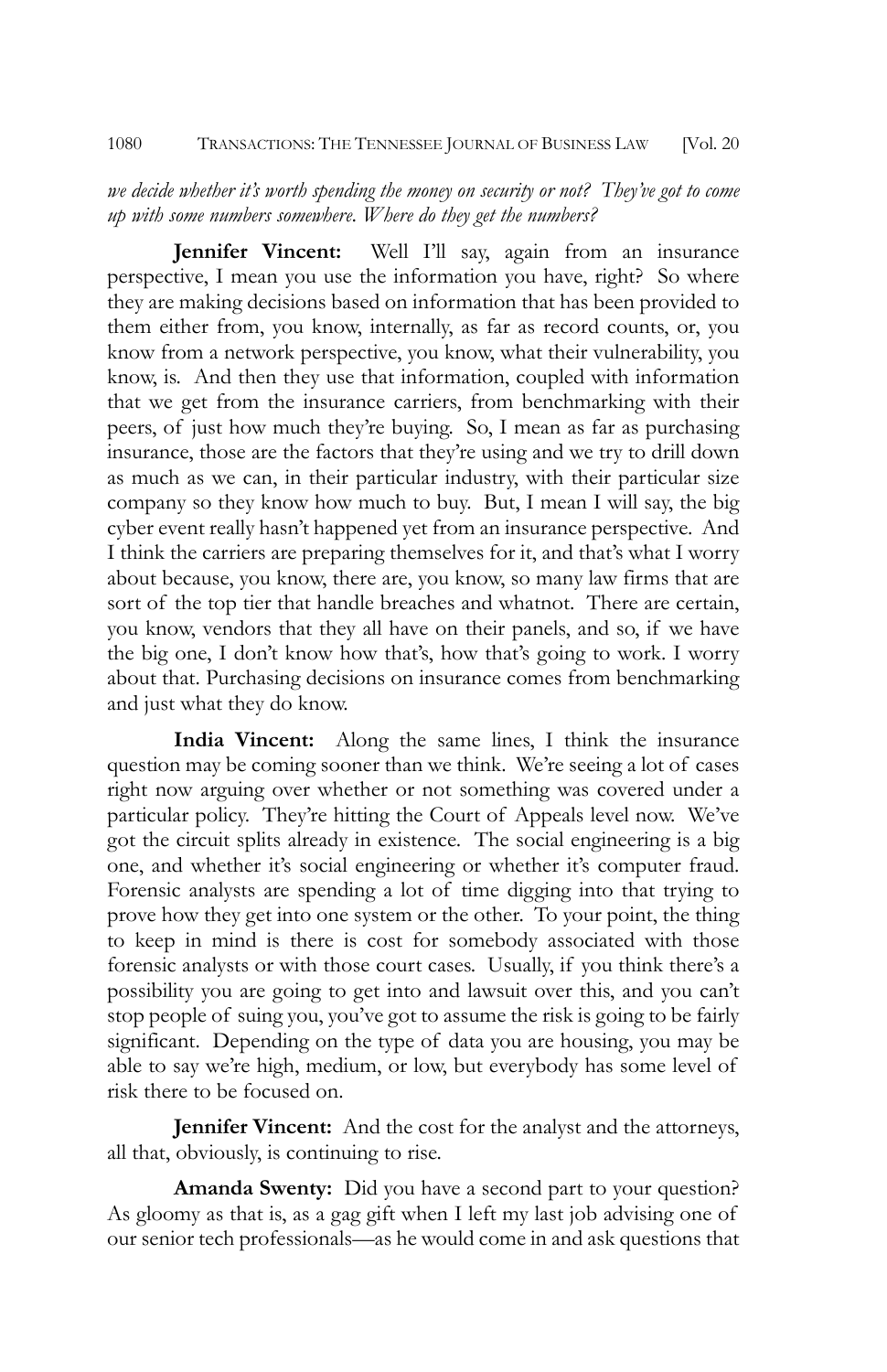I couldn't possibly answer, not just from a legal perspective but just from a substantive standpoint. So when I left, I got him a Magic 8 Ball to answer his questions. And sadly, when you're weighing a lot of these options you just don't know what the "but if" answer is.

**Audience:** *So, what you are saying basically, many years ago when I was a young associate the litigation section presented a case who was really bad in the hospital and they said how much do you think the jury might award and the answer was basically how big can your imagination go, that's basically what you're telling us. That the numbers are so broad—I mean some companies are looking at getting wiped out if they don't handle things the right way.*

**Jason Asbury:** Over 60% of companies that are breached don't survive.

**India Vincent:** More than a year. Yeah, they are out of business within 12 months.

**Jennifer Vincent:** Which I think ties us all back to, why at the beginning—what makes us nervous is the people being in denial that it's not going to happen to them.

**Audience:** *Now that we've all been scared straight. Could you talk about eliminating, litigating, insuring against, and having contractual indemnities as ways of managing different risks, and what trends do you see in vendor indemnities or even in mergers and acquisitions agreements for representations of warranties?*

**Maria McClelland:** So I'm not a lawyer, and I will tell you my focus has been cybersecurity emerging threats and trying to defend against those on a daily basis. So, I cannot speak to any of the law. I will tell you that Kris and I were talking this morning. I give threat briefs all the time for both of my positions and I like to scare people because they don't pay attention until it happens to them. I'm a prime example. I turn off everything, I use VPN on my own, I encrypt everything, and I don't use anything that I don't have to because I've been on the other side, and I know how easy it is to get into. So, I'm paranoid when it comes to my banking as well, but we were overseas and my husband happened to use his bankcard to buy a soda or something. A month later—and I give these briefings all the time—a month later I started getting text messages from my bank saying that, you know, all of these charges were coming. I saw my checking account and my savings account wiped out within minutes. So, sometimes there's nothing you can do. I contacted the bank and it took weeks to get the money back. They never found out how it happened, and this is what I do on a daily basis. There's really no way to say when it's going to happen, who it's going to happen to, or how it's going to happen. It just does. So, how do you insure against that? I have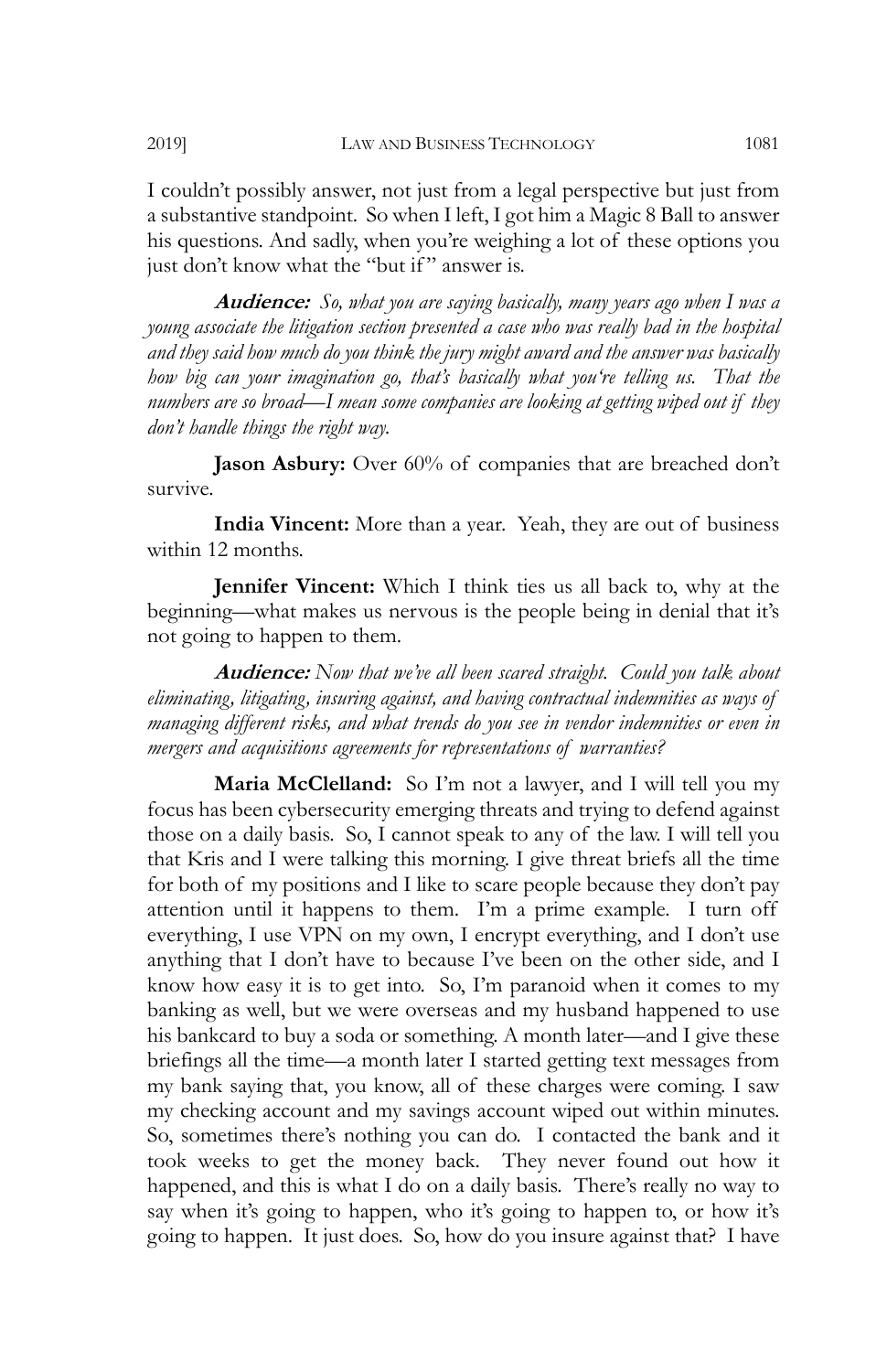no idea because you can't tell how much it's going to cost and how much it's going to cost in forensics. We do forensics investigations all the time for our lawyers and they're starting to understand more about what we do, and we have a very good relationship with our general counsel at [Oak Ridge National Lab], and we're starting to get a lot closer to them because as they understand what they need from us, they understand how much bigger it really is. I have no clue how to fix that.

**Jason Asbury:** I can say, as it relates to vendor management, that a lot of the larger organizations out there are really trying to push that liability and extend it to their vendors, and they are doing that contractually. They are doing it either through those master service agreements, many of them have an ISA (information security agreement), as well as in healthcare, you know, business associate agreements. I've worked with a number of organizations, especially law firms who have done work for, you know, Walmart, Geico, State Farm and so on and so forth. And, you know, the trend is definitely that liability is being shifted to the vendor. I can't speak on the legal aspects, but I can tell you that I'm seeing it.

**Jennifer Vincent:** I would echo that—Our clients look to us. You know, we'll review contracts from an insurance perspective, and, you know, we're always reminding them to read their contracts because sometimes they just—they need the business, you know, and they're gonna sign off on it. But, wherever they can, push the liability off. But, sometimes if you're, you know, a law firm and you're wanting to work with Bank of America or Walmart or whatever, at some point you are just going to have to say, "Okay, we're doing what we can do, but we're gonna take the risk." And that's just the decision you have to make.

**India Vincent:** I think that both in the M&A setting and in the vendor contract, that unfortunately you're not coming down purely to who has the leverage at this case in most of the ones I see. The customer, as they've indicated is always pushing the risk to the vendor, right now. I would say 95% of the time I see those contracts come through at the first pass putting 100% of the liability, regardless of fault, on the vendor. Most of the time there's some push back on that, and there's a lot of discussion about, well if we mitigate this to say whoever was at fault for the breach, whoever failed to secure something they should have, they're responsible. The more sophisticated ones go from there to a discussion of how do we figure out who is at fault and how much are we going to invest figuring out who is at fault or are we just going to say we split it. Lots of discussions going on along those lines. But the larger vendors, you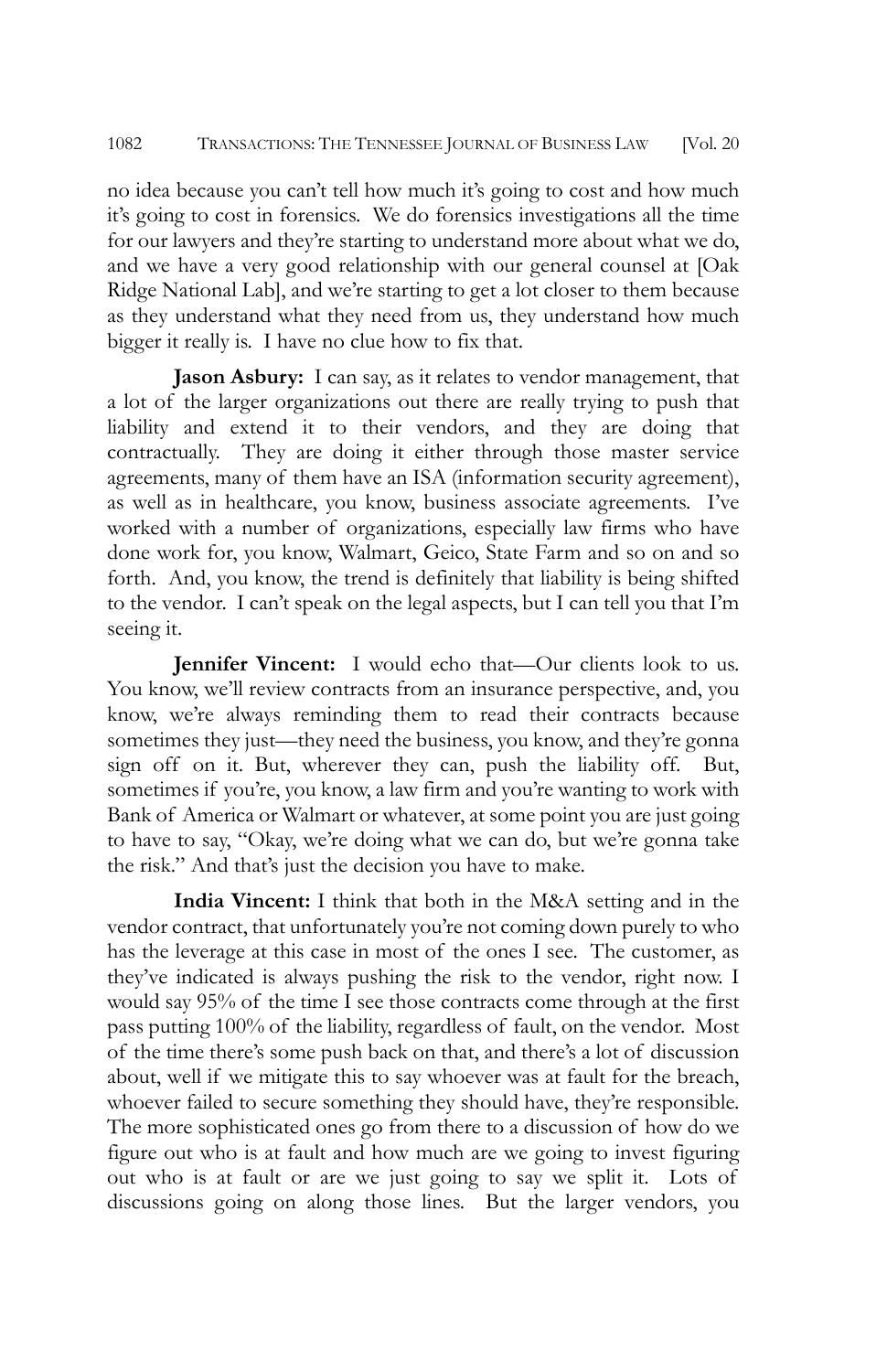mentioned the banks, they're just saying, "No you're responsible" and you either do business with them or you don't.

**Jennifer Vincent:** I will say from an insurance perspective that representations and warranties sales have picked up. So, and I don't know if that happened after the Yahoo situation or what, but I've personally noticed it in the last eighteen or so months. A lot more questions have come in on the representations and warranties coverage.

**India Vincent:** And that ties back to the point of how long it's taking to discover breaches and in the M&A situation you are seeing the representation that we're not aware of and there haven't been any breaches in the last three years that are going to cause liability to the company. From the perspective of the party making that representation, there's always that risk. You may be 90% certain there is nothing in your system, but you are never 100% certain.

**Kris Torgerson:** I think two things that I'd add also. We just got done with two years of figuring out ISAs and systems of record and who retains the business associate agreements on one of our research projects. And this research project, you know, has the course to change the course of humanity from a medical treatment standpoint. Two years getting that liability figured out. You have to recognize that the stakes are incredibly high. Frankly the biggest concern, at least from my perspective both as privacy officer and information officer, isn't really the legal culpability or the liability but it's the reputational risk. My first career was in public relations and I remember the old days back in the 90s when it was there's no such thing as bad publicity, well that's crap. That's a bad answer. You have to recognize that there is a reputational risk on top of having an agreement. The entity we are working with on this, because of those two years, we have a far better relationship, we have a far better trust and frankly the security plan as a result of those discussions and recognizing who is culpable for what—If it ever gets to the contracts, you have already lost. The idea is to use that as a mechanism to build a relationship because this is scary stuff, and you do not want a bad day.

**Amanda Swenty:** We have 2 more questions on deck. I think you had one and you had one, right? Please go ahead.

**Audience:** *I'm an associate in-house at a vendor, actually. We offshore insurance services to another country. We have ISO certification for information security. Recently, we had some customers or prospects come forward and say we prefer SOC, we have heard this is higher security.* We are under the impression based on what we have *that there may be similar in scope, they are are different pools, one may not necessarily be better than the other. SOC is more focused on accounting standands and procedures, and ISO is more information, security, and technology based. Do you have anything to*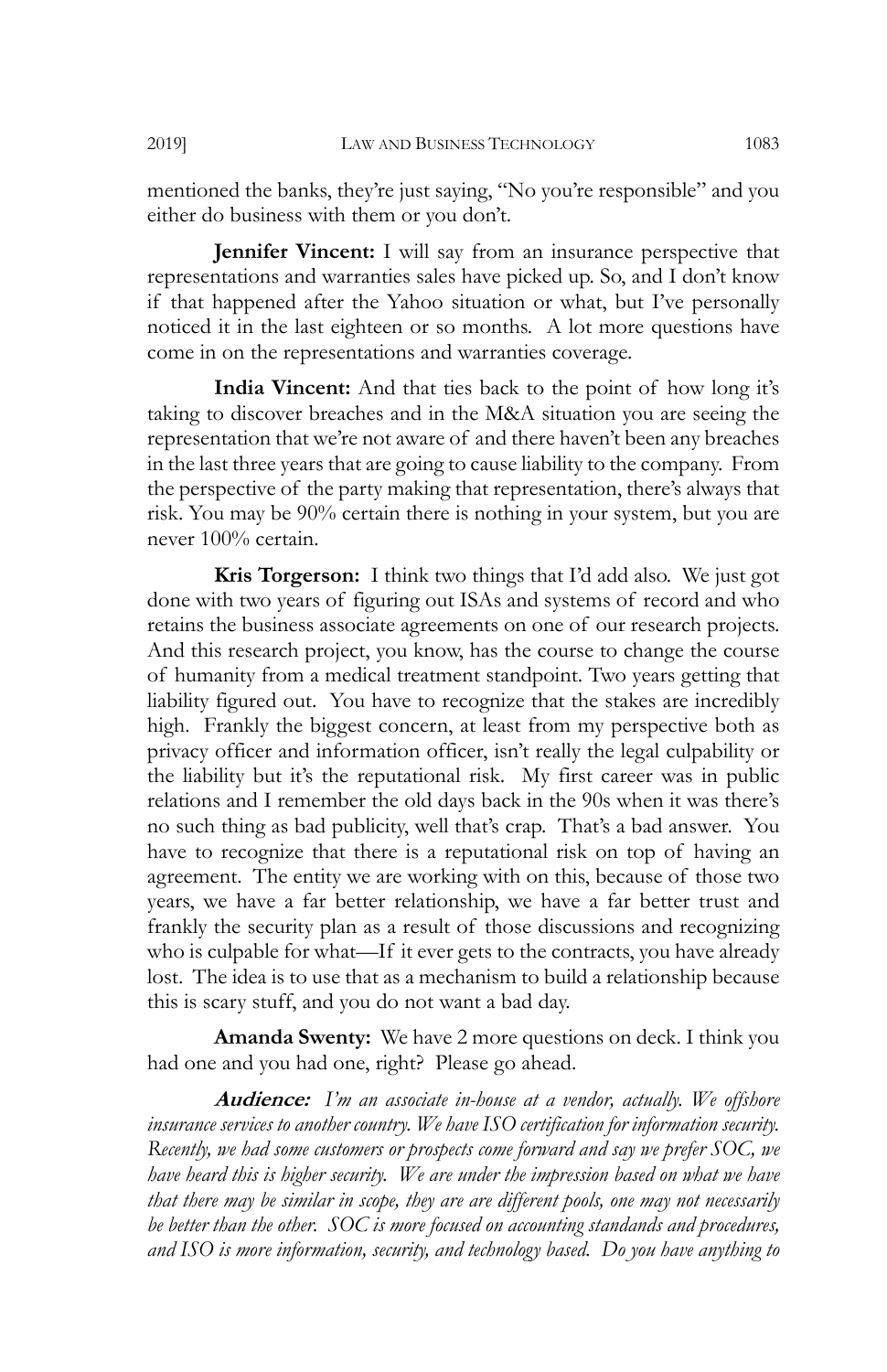## *say about that view point, the differences between the two? And to what extent are the standards not comprehensive?*

**Jason Asbury:** I can speak on that. Part of this role, I was with an accounting firm and I ran our SOC practice. That service [SOC] is about process so if you do the same thing day in and day out, that SOC certification basically validates that you do it correctly, that you are following industry standards and you are consistent in doing so. So, when you say it is accounting oriented that is the reason why—it is making sure you are doing the same thing time and again. ISO is quality based. An ISO certification says, not only do you follow these processes, but you also have the highest level of quality that you can have as you apply those processes. It depends on who is interpreting which one has more weight in order of difficulty to achieve. The SOC is difficult but it is not as hard, usually. The SOC is on your way up to the ISO. If you have an ISO certification that is pretty impressive.

**Amanda Swenty:** Great. Do we have other questions? No. Okay, so that means that we are into the lightening round. I have one last question, as if this wasn't enough to keep you up at night. I would like to go through our panelists starting with Maria and ask each of them individually, what does keep you up at night? What's the thing that scares you the most?

**Maria McClelland:** So that one is easy for me. It is what I do not know. We spend all of our time studying, looking, and watching, trying to figure out how to make the next move. This is a chess game. It is definitely a chess game. Someone back there said something earlier about the speed in which technology is growing. That is great but it is also really scary because we cannot secure fast enough. Our entire mission at the lab is enabling research. As cyber security, my job is to contain as much as possible while still sharing with the rest of the world. That is what keeps me up at night—What am I not seeing? We see hundreds of thousands of events a day. We are pulling in terabytes of data. We are watching and tracking and monitoring all of the different user behavior and all of the different networks. We are seeing all of this stuff, but what am I not seeing? That is what keeps me up at night. I know it is there, it is just one of those things that you know that they are there but you do not know they are there. It is what I do not see.

**Jason Asbury:** For me, I will go back to the first thing I said and that is the end user. At the end of the day, the technology itself controls what we can put in place of technology are pretty sophisticated and advanced and the truth of the matter is, they work. If they didn't work, today's trends would not be based on user breach. That is where it really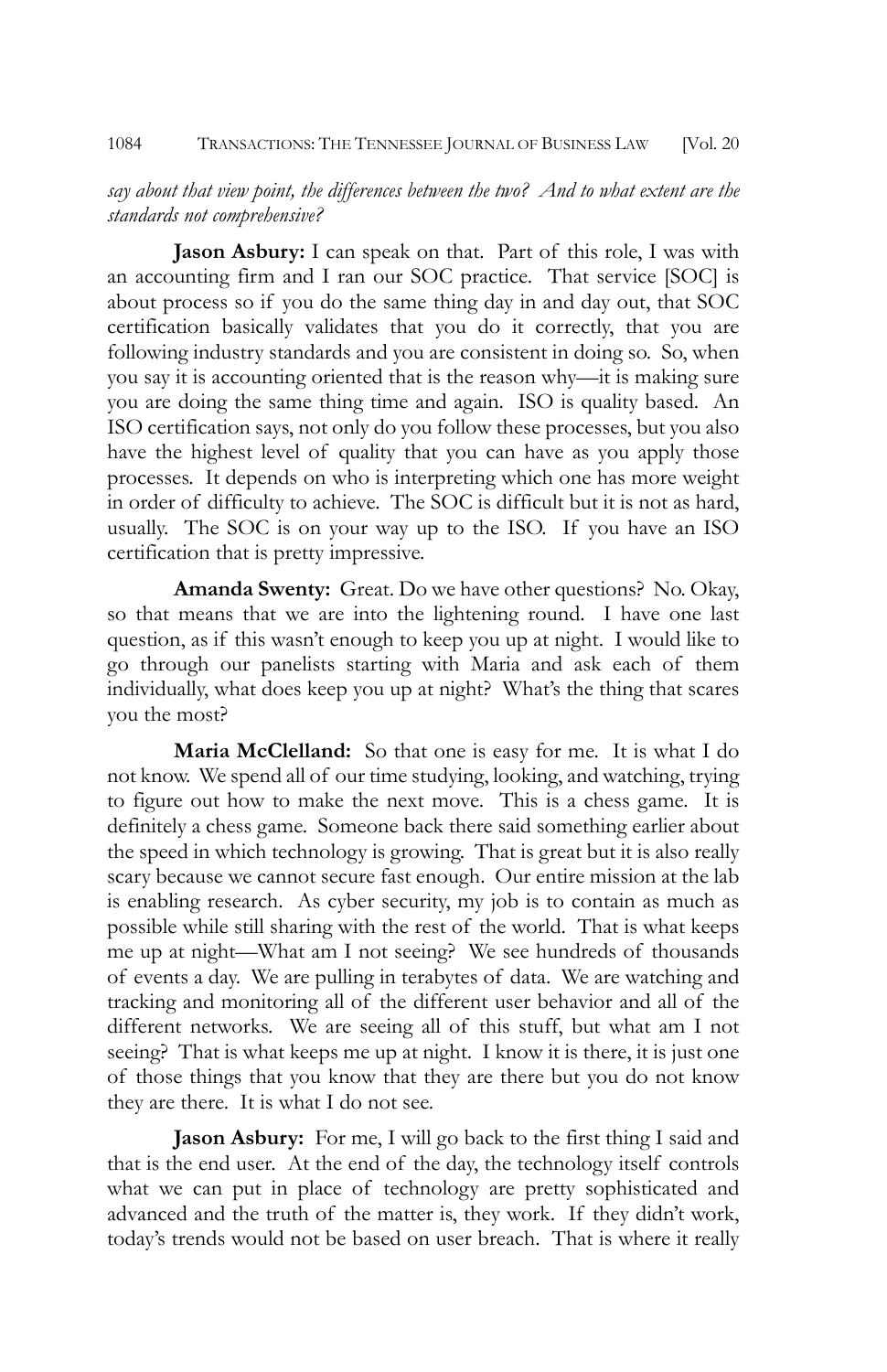is. When you think about fishing, malware, all of that stuff—How do you get a user to do something that they should not do? So, the technology really does work, it is really a question of how much money do you want to spend. At what point does the technology begin to impede your ability to conduct business? There comes that risk management conversation. But for me it is definitely that end user. It is very clear to me that we have to educate the populous as much as we can. The problem with that is, too, that education can't stop. Just like you guys are here for a CLE today, it has to continue because things change.

**Maria McClelland:** I would add to that because I had written that earlier. End user definitely, but also we tend to get complacent as we build our systems out. We play with new technology but we forget—a complacent sysadmin can be more dangerous than an end user, because we are configuring these systems and then we just use default password, or we leave something open or we forget to patch it because I am tired, I have worked twelve hours today, that is when that exploit hits. Those, in addition to an end user, are humans.

**Jason Asbury:** I tell people in the conversation, in the vein of the CSO should not report to the CIO. No one wants to tell someone their baby is ugly. CSOs have the tell the CIOs, "Hey, this thing needs a diaper change," and they do not like hearing that. That really speaks to that complacency.

**Jennifer Vincent:** Mine might be a little more doom and gloom, I do not know. Probably because I read from so many reports, I get energy, utility reports, banking and financial type reports of things that happen or could happen. My lay awake worry is nation state attacks on your utility system and our banking systems, such as, what if we wake up and everything is shut off? What are we going to do? That is what scares me.

**India Vincent:** That is gloom and doom. I am going to say this acknowledging that most of the hands went up as legal professionals, but trying to manage these kinds of issues for a large group of lawyers. We like new technical gadgets. Anything that makes it easier for us to be more mobile, to get data to our clients more quickly. I talked with one CIO at a law firm recently and he said that he wished that when his lawyers went home at night, they could not watch TV because he was tired of the latest greatest gadget walking in the next morning saying connect this to our system for me. You read all the predictions that say the next big breach is likely to be within the law firm field. That is what worries me.

**Kris Torgerson:** When I was a freshly minted IT executive, the first real executive position I had, I started to conference a lot. I ended up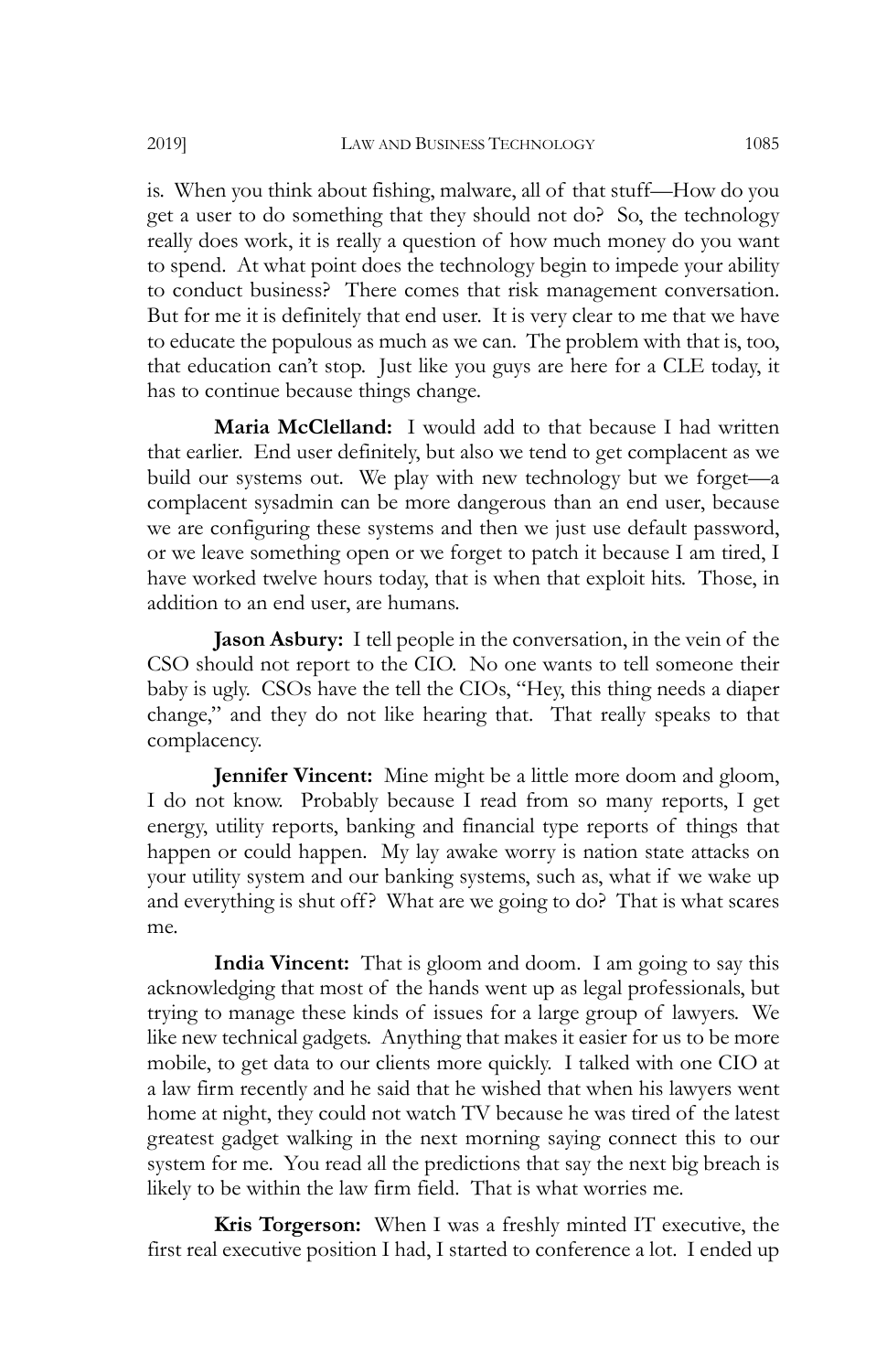at this conference, and I went to this little classroom and they handed out a pamphlet. It was a ten page document on how to hack an active point of sale in retail. And I giggled and chuckled and looked through this thing, and when I got back to the hotel and logged in the used case was my point of sale at my company. We were a \$5 billion a year company and a used case at a hacker conference had printed material was my system. When Maria talks about the unknown, we underestimate the adversary. You talked about a nation state attack. The little festivities have been going on in the Baltic for a while and probably the most effective cyber weapon deployed was NotPetya—\$10 billion, shut down a country. By the time they saw there was a problem, the data center was gone. Somewhere in some hacker conference, there is a ten page document that tells them how to get in my house. That is what keeps me awake at night because it is not IF it is going to happen. That is the one thing that I would—I just do not know what it is going to be when it happens again.

## **Amanda Swenty:** One follow-up question.

For old people like us… (inaudible). The fact that Y2K fizzled give bolsters what was around at the time. I remember the stories in '98 and '99 the dotcom bubble was bad enough when the Y2K spending went through the roof, and then everything crashed and burned because nobody needed IT for the next three or four years. That is the bottom line for the average person out there, it scared the heck out of us. It turned out to be a big joke. So, we hear these stories but we have heard these stories before. Is that a problem you deal with all the time with your clients?

**Kris Torgerson:** It is interesting because I made a lot of money in '98 and '99, slinging a lot of code.. There are two schools of thought. The one school of thought is that it was a fizzle, and it was a nonevent. I saw it a lot in the early 2000s that you are in here crying wolf again. I fixed hundreds of systems in '98. I rewrote entire pension systems, entire sale systems, inventory management systems that would have stopped. IT is terrible at this, right? Nobody knows how much is headed off at the pass and how much of that adversary was turned back. Y2K was not a nonevent. We headed off—at least I can tell you in the Pacific Northwest, because I traveled all over and we fixed a lot of stuff. It was pretty simple stuff, there would not have been a lot of trackers sold. You would not have been able to go to Kentucky Fried Chicken and get your mashed potatoes, because those are some companies that we fixed that would have been broken. We do not toot our own horn. We do not run to the next crisis and you do not understand how many holes in the dyke are being patched, and that is a challenge.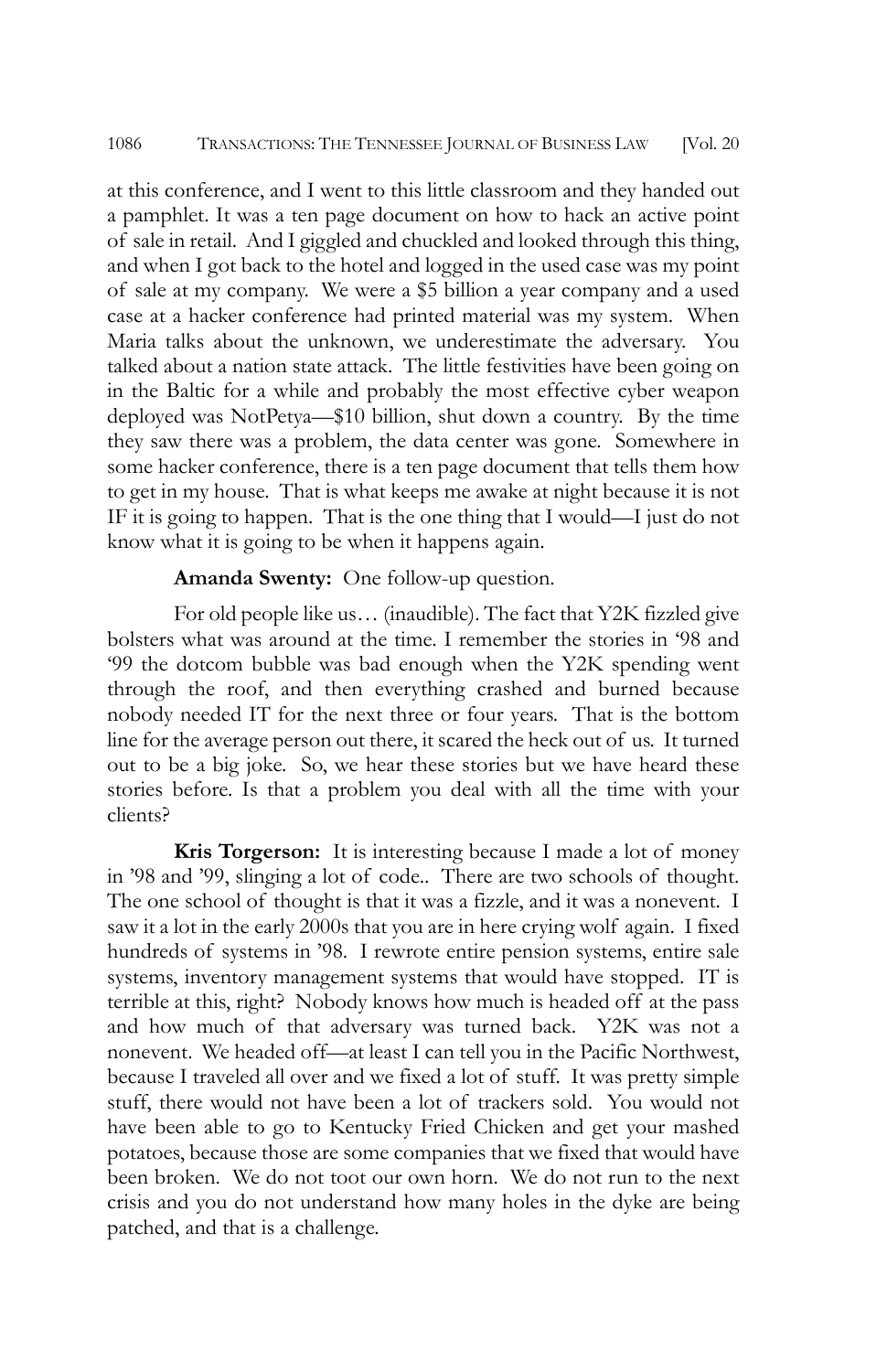**Amanda Swenty:** Do our panelist have anything else to add to that question?

**Maria McClelland:** I would agree. It is hard to get everyone to understand that—like I said—until it happens to you. I have been giving these briefings for years about securing your stuff and until it happened to me, it really did not sink in because we spend all of our time defending. One of the things that I am trying to get Kris and our legal team to bless off on is having us do a real phishing campaign exercise, which I've done for my other position and it basically will send out targeted phishing email to whatever you like. You click on that and up pops ransomware. We did it with jigsaw and you would be surprised how much attention we got as soon as the ransomware popped up on their screen and said all of your files are encrypted, you have just lost all of your data, please pay this. That got their attention. Just having something that does not really affect anyone—until it happens to them, they do not really pay attention. I would say yeah, it is still one of those cry wolf, cybersecurity is always so paranoid, they are telling us the world is gonna crash and the sky is falling. Well it is, but like Kris said, we are holding it up. We need help doing that and the only way to do that is the end user. We have got to have everyone involved and keep them part of this whole fight, because everyone has a critical piece in it. You all have access. If you are an end user, you have just as much hand on the door as any of the rest of us do, we are just closer inside.

**Amanda Swenty:** What we would like to do is sort of summarize some of the wonderful conversations that we have had in the smaller groups for the benefit of the room as a whole. I think Jennifer and I are going to kick off. One of the interesting conversations that we had was my take away is the discussion about hackback—Whether it is appropriate or a really dumb idea, how many people are looking at this topic, is it a serious look at it? As we discussed there is actually a bill in front of the last congress that is likely to be proposed in the coming congress that will indemnify and permit companies who have been hacked to hack back. So take all of the nightmare scenarios that we have talked about and multiply those times ten because now every IT professional, if this bill were to go into effect, could potentially have the ability to go out and strike back at the person that they *think* has hacked them. It is kind of frightening, is it not?

**Jennifer Vincent:** I would just say I had a conversation with a CSO that was a victim of hacking, and it was based out of Pittsburg. I think you can go online and find out about it, but he was so angry about it, and this has been awhile back, but his initial response was, "I want to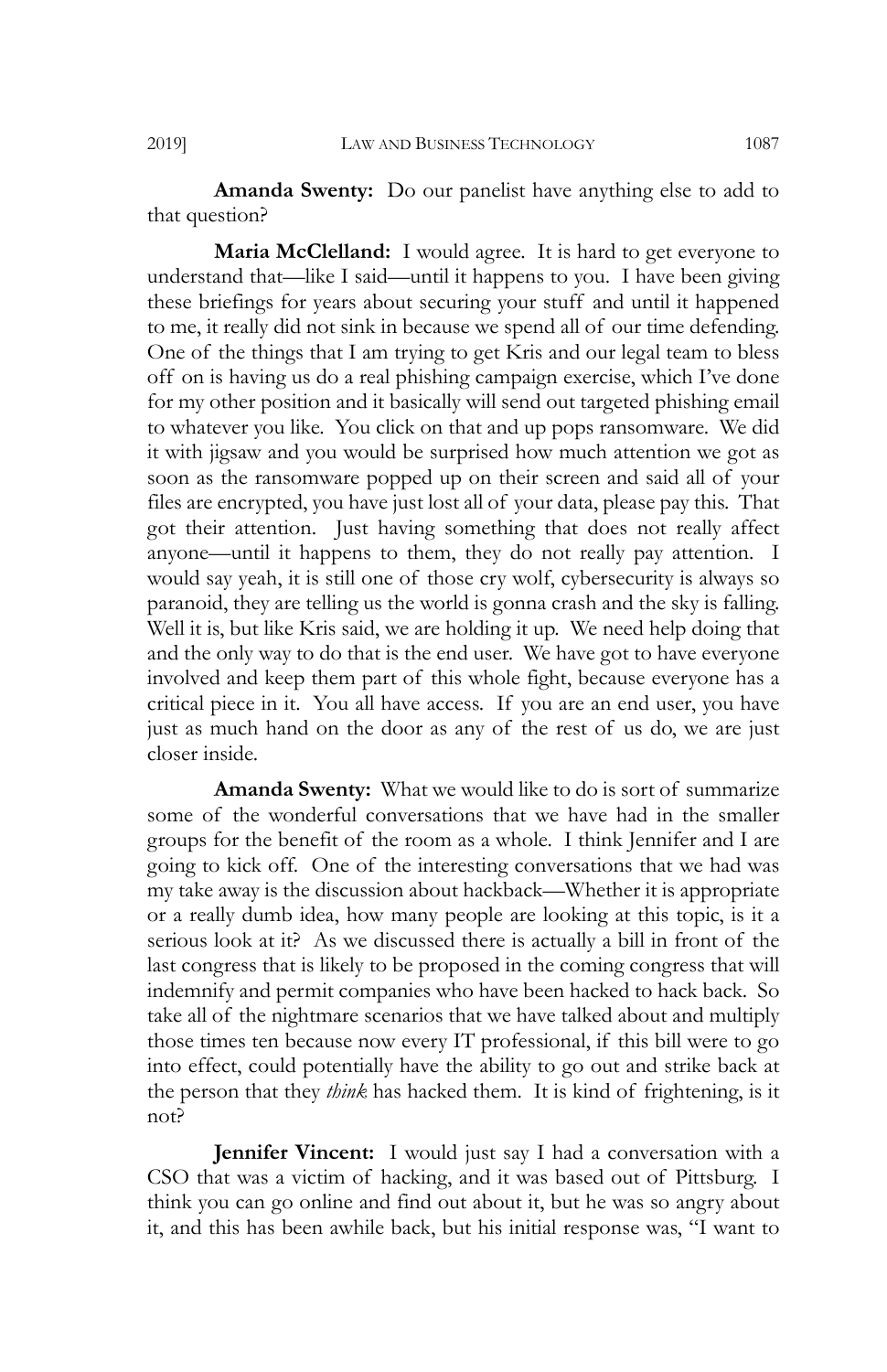hack back, let's go get them." The FBI agent that was there said I have a gun, sit down. Ultimately they did find out who was the culprit behind it, they were from China never to be seen again. They have orders to extradite them if they ever find them. I do not think they ever will. But anyway I just think it is a horrible idea. I get the idea but I think the chaos would be insane.

**Amanda Swenty:** So Kris what was your take away from your group?

**Kris Torgerson:** I think one of the more valuable discussions we had was the idea about trying to bridge the gap socially or from a messaging standpoint between IT and the broader business case. The critical role that for lack of a better term, the adults in the room can bring when some tech person starts wheezing on about something that nobody in the room understands. There is value in there. We may not like the message, but if we can grab them and slow them down—the story I relayed is, I was a young security professional in a big company, and the general counsel stopped the board meeting and told me to dumb down the message because nobody understood what I was saying and he thought it was important. If he had not done that, we would have made a bad decision. I would have put the company in a position to make a bad decision because I had lost them. I think people skills, especially of your cyber leadership and privacy leadership, there is a translation problem. We throw out acronyms as if they are water to everybody. Make sure the cyber folks, the IT folks can communicate. You have got to stop them right there. There is a reason why Gilbert cartoons exist and those people are IT folks.

**India Vincent:** One of our conversations kind of started with that same topic, but switched over to the side of communicating with the programmers who are creating this code. There is also a need for them to understand the security risk and sometimes that means the security group communicating back to the programmers, particularly in the software development field. It may make your code less efficient. It may not run the way you want it to. You may have to adapt and make some changes, but security is important enough that you have to incorporate that into the code. The customers who are going to be purchasing your software want to see that there. I think it goes to a point of separation between IT and security that the objectives are different even though they are both working with technology.

**Kris Torgerson:** If you do not mind. I was talking to one of my development leads recently and I hate it but I am going to throw out an acronym really quick. I asked my development lead what OWASP is. That